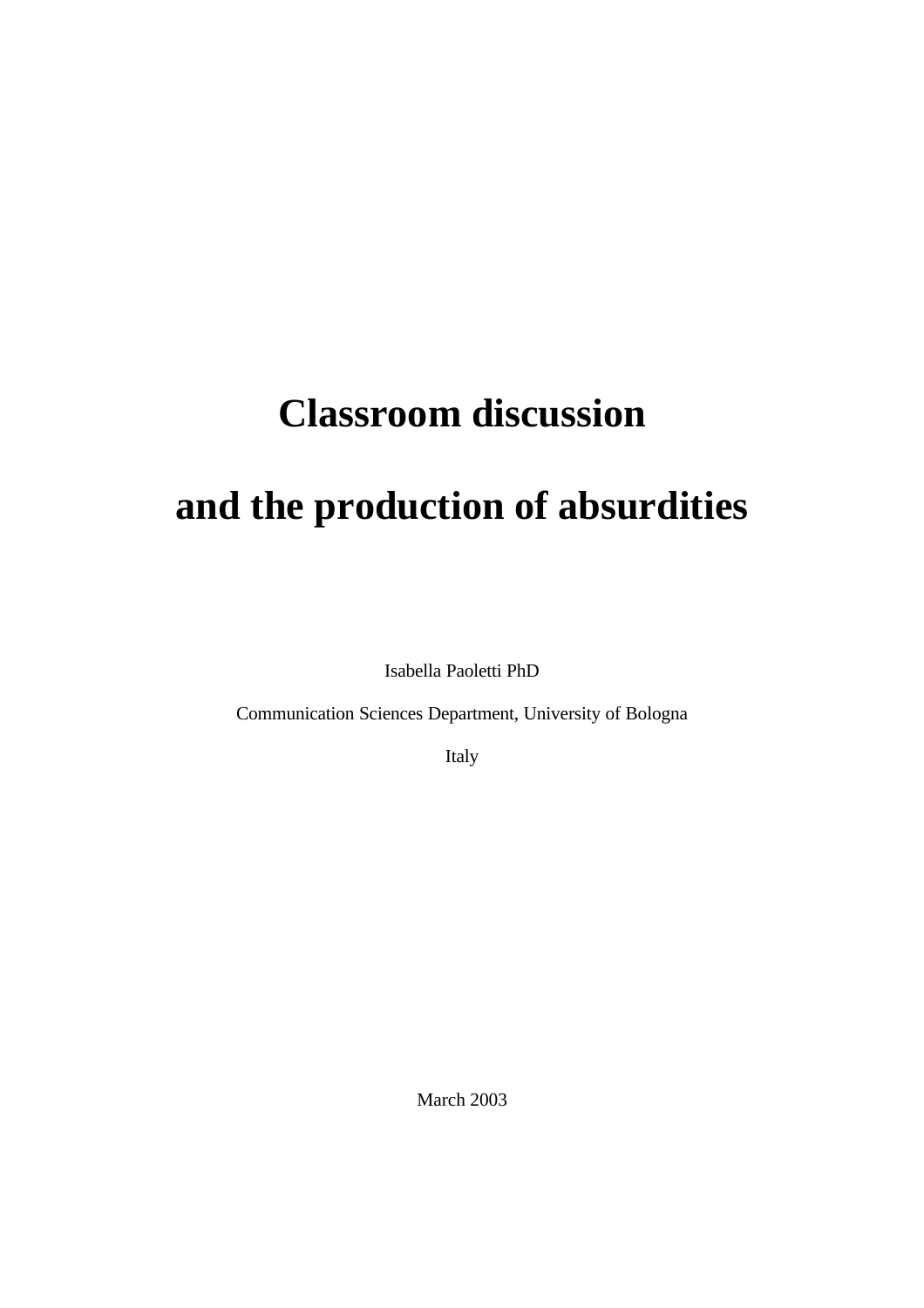# **Abstract**

This study explore some features of classroom discussion in a primary school class. The data refer to the videotape of a classroom discussions in a year 3 classroom in a Primary school in Australia. Aim of the study is to show how the power relationship and in particular the unequal distribution of conversational rights in the classroom discussion shape the development of the conversation, allowing the production of absurd discourse, that would be certainly sanctioned in ordinary conversation.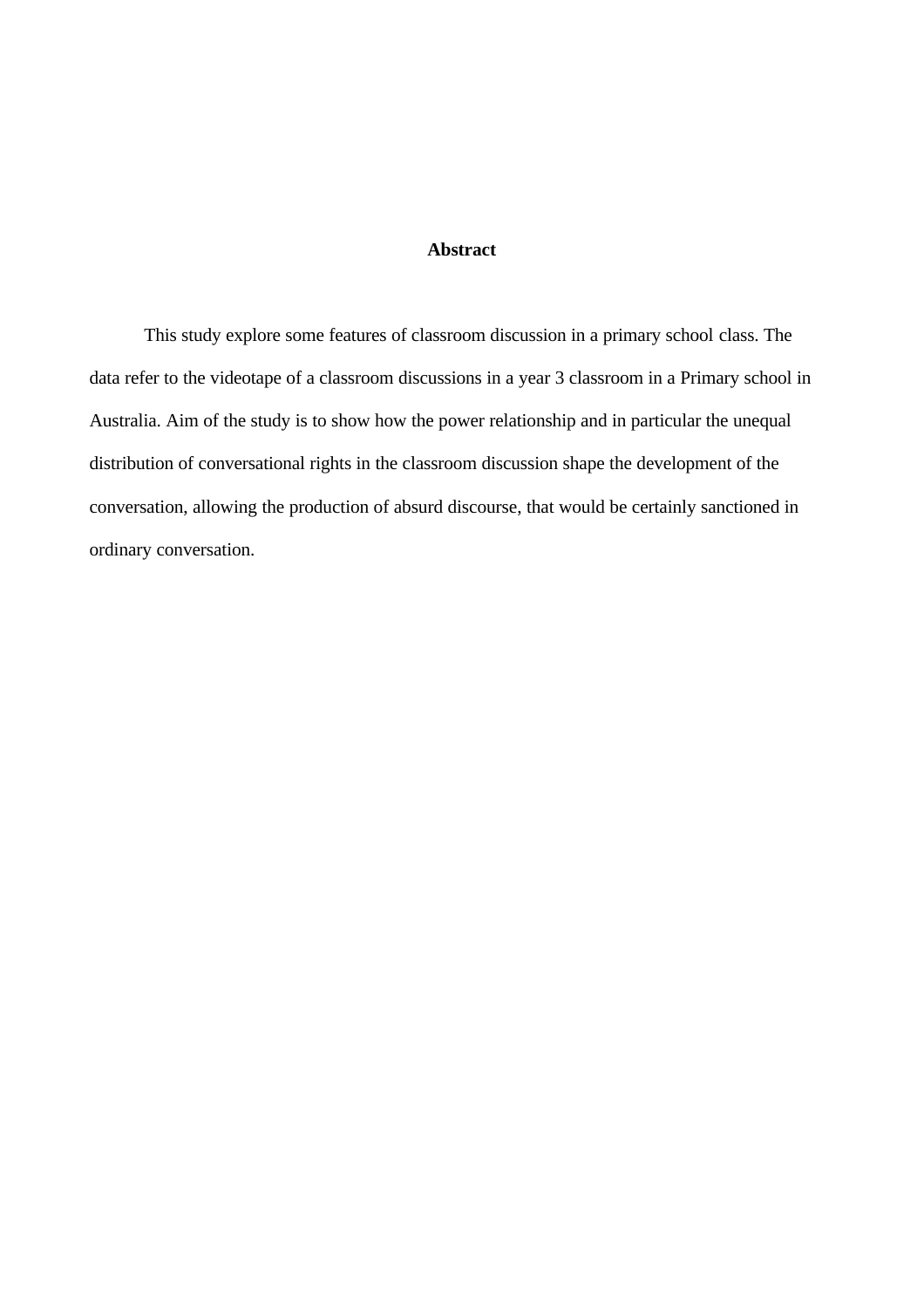#### **Teacher's conversational power**

The school context is characterized by specific interactional practices teacher/students. Initial studies of this institutional setting, particularly in the ethnomethodological approach described such practices as characterized by the a triplet structure question-answer-evaluation (Mehan, 1978; 1979a; 1979b; 1985; McHoul, 1978). The teacher ask a question, a student answer, the teacher evaluate student's answer. The teacher's negative evaluation, a correction, or just the absence of a positive evaluation produce a further search for the correct answer, Mehan, (1979a) talks of "continuation acts", while a teacher's positive evaluation close the sequence of adiacency pares, it represents a "terminal act", and a new question is generally asked.

Through questioning the teacher manages the classroom conversation traffic and coordinate the collective verbal interaction. Above all teacher has the control over turn taking. The teacher can choose the student who speaks next in different ways: naming him/her, pointing, inviting students to rise their hands and choosing among them, allowing self-selection. After the student answer, the turn goes back to the teacher, it is rare that a students select another students to speak

Teachers have formally "all the power" in conversational terms (Henry, 1984; Young, 1980). They have the power to determine who will get the next turn at talk (Mehan, 1979a; Edwards, 1981). They decide the topic of conversation and the structure of the activity that will be carried out during the lesson (Heyman, 1986; Hammersley, 1974). They determine when a topic has been exhaustively treated and can be changed (Edwards, 1981; Heyman, 1986). They define "what has been said" for all practical purposes (Edwards, 1981). Teacher are seen exercising their unequal conversational rights, while the students are trying to understand what they are supposed to be doing (Heyman, 1986, 40).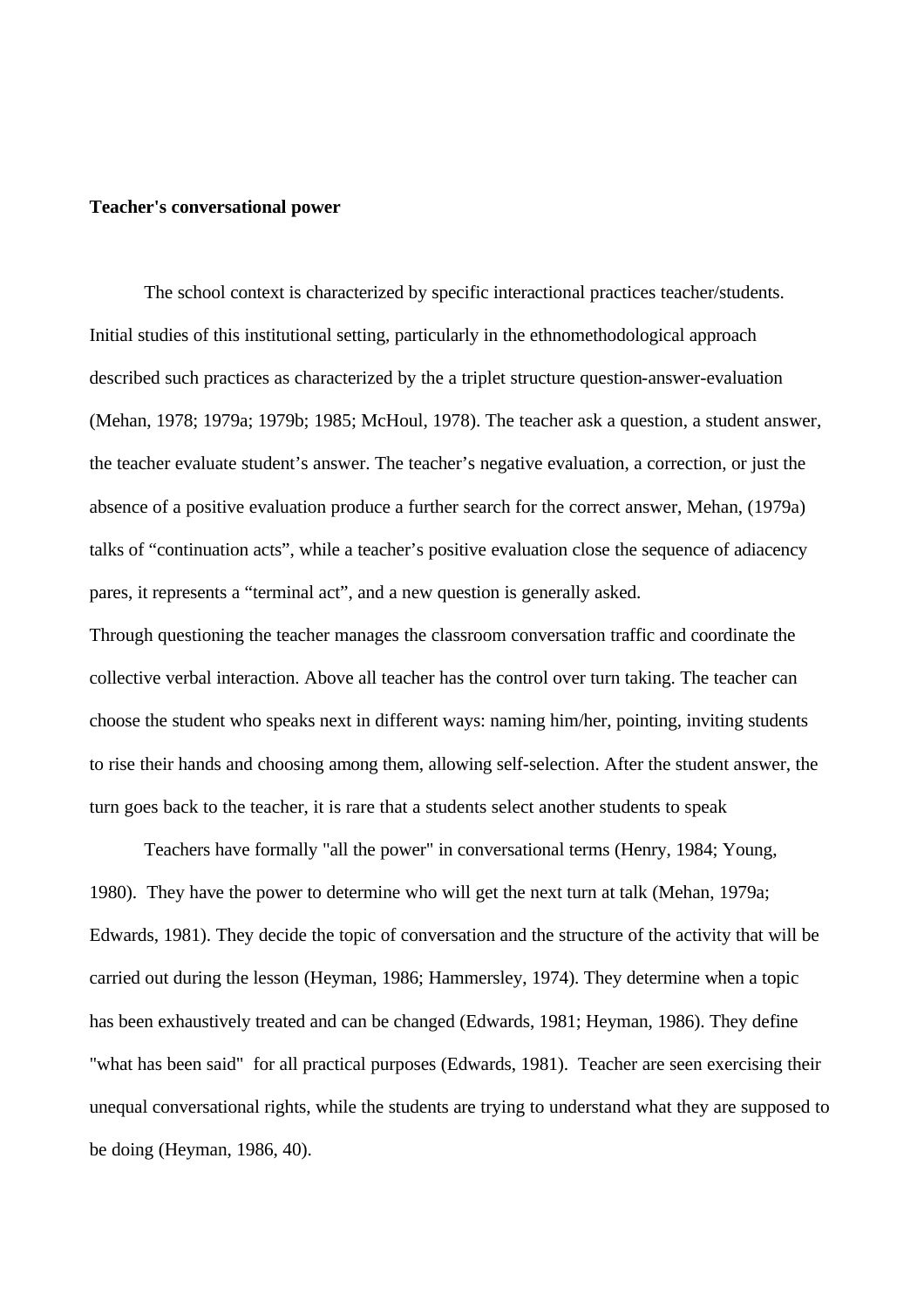Teachers' questions result often problematic to answer for students (French & McLoure, 1983; Harker & Green, 1985; Willes, 1981). In ordinary conversation, a question acquire its definite meaning in relation to the actual context, the identity of the interlocutors, it is possible to have an idea of the possible reasons that have motivated the question and on that base the responder formulates her/his answer. Teachers' questions are different. They are often false question, question of which the teacher knows the answer aimed at testing students' knowledge (Baker  $\&$ Perrott, 1988; Mehan, 1979a; Edwards, 1981). Students, therefore, cannot rely on this ordinary inferential base, that is the context, interlocutors' identities and possible motives for the question.

When the teacher asks a question has a precise answer in mind, but it is often not the only possible answer, nor the only formally correct one (French & MacLure, 1983) The "right" answer for all practical purposes, though, is the one decided by the teacher (Hammersley, 1974). Students' replies appear often wrong mainly in relation to the ambiguity of instruction they got in order to produce an answer (Mehan, 1974a). Students find a chronic difficulty in answering teachers' questions, not only in finding the "right answer", but also producing it in the "right way" and at the "right moment", respecting the rules of classroom interaction (Mehan, 1984a). Often teacher use preformulators (French & MacLure, 1981), that is questions that focus students attention on particular aspects of the material of the argument that is discussed. The teacher trough preformulators define a field of shared knowledge where the answer can be found. Contestualization cues (Gumperz & Field 1995) are also used by the teacher to guide the student to find the right answer. In particular McHoul (1990) describes how teachers use contestualization cues in order to elicit students self correction. Teachers producing a contestualization cue, after a student's answer, imply a negative evaluation. The answer is wrong or only partially correct, therefore, they offer the students an opportunity for self-correction.

There are other strategies used by the teacher to guide students to the right answer (Mehan, 1979b). Teacher decompose or reformulate the question, that is, teachers modify the initial question in simpler questions, or more specific question, or limite the number of possible answer,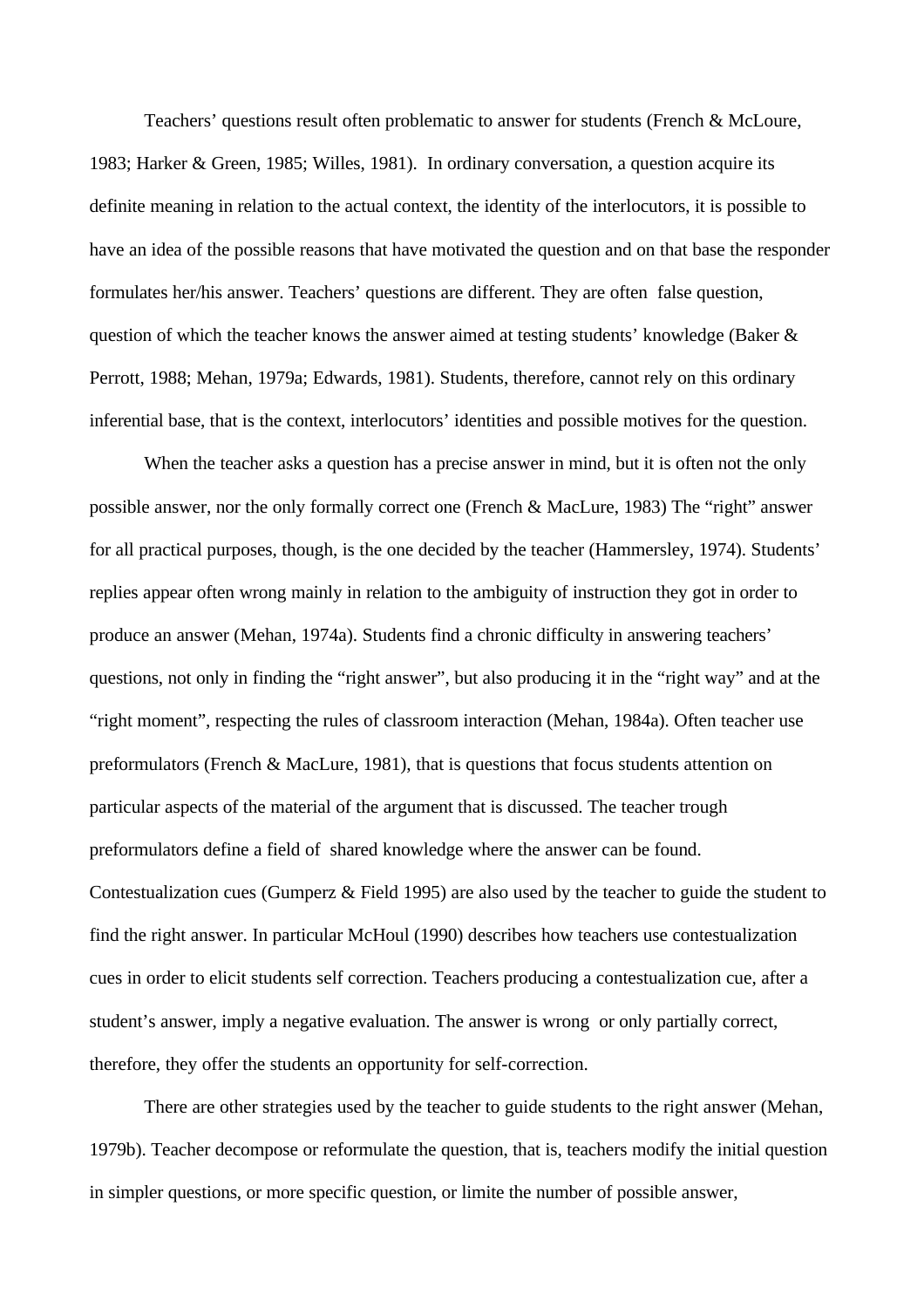formulating it in a yes or not question. Students' answers can be accepted or rejected by teachers not only on the base of their content but also in relation to the way they were produced. The students need to learn not only school contents and knowledge, but all an array of interpretation skills in relation to the specific context and school culture, in order to participate effectively in classroom lessons. Moreover Hammersley (1974) observed regarding students' participation that they seemed to use the lesson as a background through which they pursued their own ends: relating to each other, having fun, etc. This students' use of the lesson appear evident in the transcripts that are analysed below.

The teacher is the guardian of coherence and relevance of what is said in classroom. In ordinary conversation formulations are often used to maintain a shared sense of what have been said and are often contested and refused by interlocutors in the course of the verbal exchange, a shared version is actively negotiated. In classroom, Edwards says: "occasions when the achievement of orderly discourse becomes a topic in its own right are dominated by the teacher. It is almost always he who says, in so many words, what has happened, is happening and will happen, and who regularly sums up what has been achieved so far." (Edward 1981, 302) .

Since students have no control over turn taking, they have no control over sense making in classroom conversation: they cannot ask for clarification, nor they can provide them, unless the teacher ask them to do so. It is difficult to exercise sense making, without right to reply. I argue that the unequal distribution of conversational rights in the classroom allows teachers to control the classroom conversation traffic and to carry out orderly classroom activities, but at the same time stops the possibility of a real discussion; a discussion in which students can exercise their logic deductive skills. Therefore, in actual classroom conversation it is not unusual the production of absurd discourse, that would be certainly sanctioned in ordinary conversation.

In this study I argue that the strategies that allow the teacher to maintain order and control in the class are the same ones that stop the students from discussing topics of interest to them, and that bring them and the teacher to produce absurdities.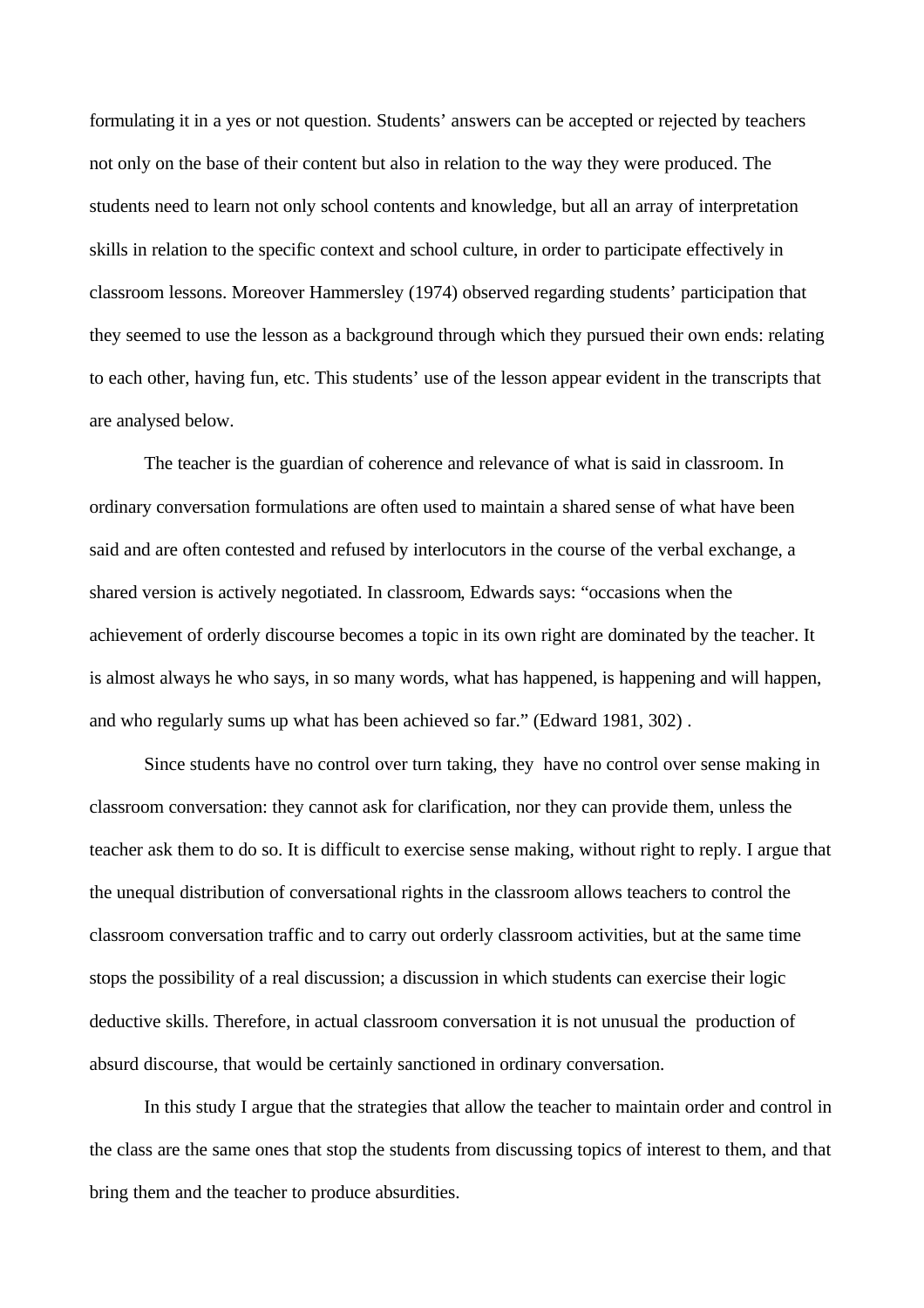#### **The data**

The data analysed in this article are part of a large corpus on classroom interaction (Paoletti, forthcoming 2003; 1990b). This study was conducted in a primary school, Year 3 class, in New South Wales, Australia. I videoed a total of eight classroom discussions during a period of two months and I interviewed extensively the teacher and the students. The transcripts analysed in this article are taken from the first child-based discussion videoed. Through a detailed conversation analysis, within an ethnomethodological approach, of a transcript of a videorecording of an actual classroom discussion, I show how teacher's attempt to have a "real" discussion on topics that could interest the students and contrast with teacher's need to control the conversation and the ordered development of the classroom activity, that is, the conversation structure undermine the scope of the educational activity. .

The teacher valued the students' ability to discuss: to be able to talk, argue and clarify points. The child-based discussions were intended to give an opportunity to the students to exercise these skills (cf. Baker & Perrott, 1988, 19). Moreover, the teacher had the genuine will to make of this classroom activity something stimulating for the students in which they could discuss their own problems and interests. The topic of discussion is - what would happen in 30 years time? The students are stimulated by the teacher to propose how things would change when they would be grown up.

The students have suggested various things that would change, mainly related to technology, when Frank intervenes with a new topic: big buildings.

Frank: This is a different one. Could be new buildings and tall ones, different kinds Teacher: Would that be a good thing do you think?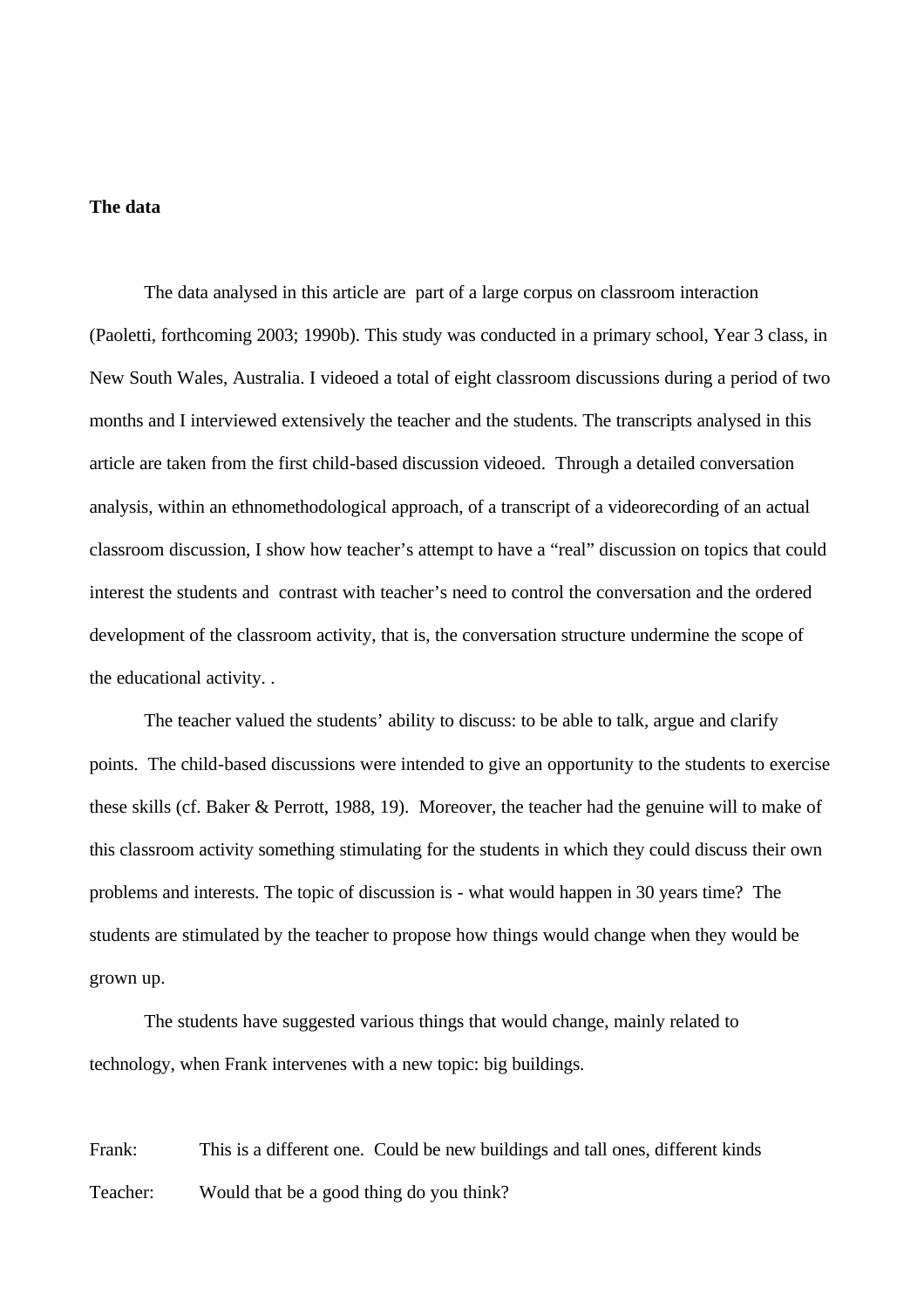| Students: | No                                                                               |
|-----------|----------------------------------------------------------------------------------|
| Teacher:  | why not George?                                                                  |
| George:   | there would be a shadow, on the city?                                            |
| Teacher:  | Are there any advantages in big buildings?                                       |
| Sally:    | There wouldn't be much sun                                                       |
| Teacher:  | (Summer), normal rules of debate, the hands are raised so we know who's talking. |
|           | Zara?                                                                            |
| Zara:     | Buffalos would be extinct                                                        |
| Teacher:  | No, no are there any advantages in big buildings?                                |
| Nancy:    | You wouldn't exactly take up as much room if                                     |
| Teacher:  | I can't hear you                                                                 |
| Nancy:    | You wouldn't exactly take up much room if (                                      |
| Teacher:  | um, are there yeah the advantages of a smaller space, it takes up less room.     |
| (Video 1) |                                                                                  |

Frank introduces his answer with a qualification as, *a different one*, that it, his answer is not a development of somebody else's previous answer but a new one. In this way he shows an uncertainty relating to what he is supposed to be doing: developing previous topic or introducing a new one. With his question, *Would that be a good thing do you think?* the teacher ratify the new topic "big building" as the current one in the classroom discussion. George's answer *there would be a shadow, on the city?*, is followed by a new teacher's question, *Are there any advantages in big buildings?*, retrospectively works as a negative evaluation of George's first reply. In fact the teacher ask to develop the topic of the advantages of big building. Sally's answer, *There wouldn't be much sun*, develops the argument of the lack of sun, introduced by the previous student, George. The teacher ignores Sally contribution and comments on the way the students are participating, reminding them to wait for their turn, *normal rules of debate, the hands are raised so we know*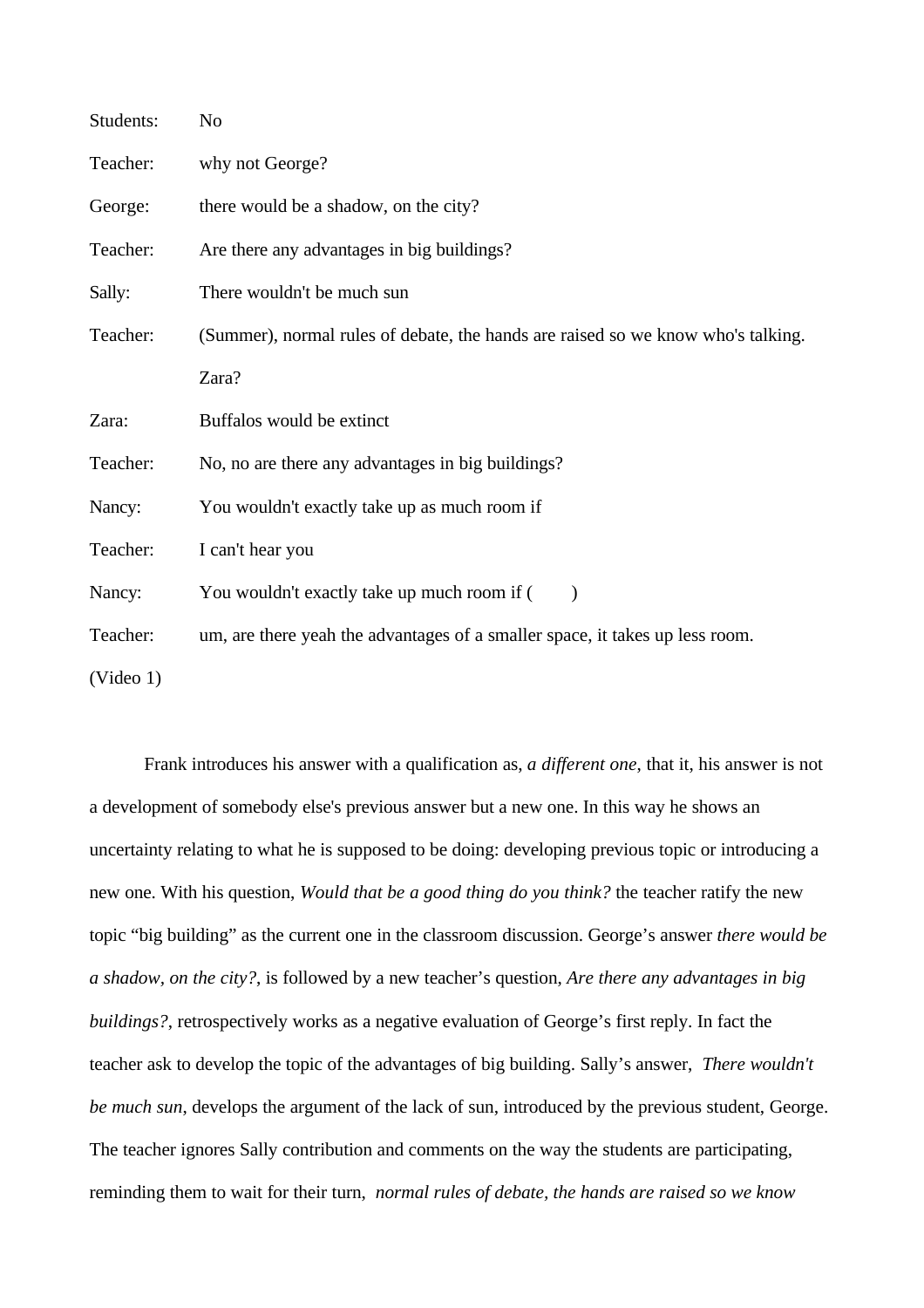*who's talking,* this works as a reminder of the rule (McHoul, 1978, 199)*.* Then the teacher selects the next speaker, *Zara?,* "going back to the rule".

Zara introduces a new topic, *buffalos would be extinct*. This is not what the teacher want to hear. But after the teacher's interruption to re-establish control of turn taking, the teacher has not given any clues to the students whether to continue developing the current topic (big buildings) or to introduce a new one, so the dismissal of Zara's answer seems partially unjustified. Nancy gives the answer the teacher wants to hear, *You wouldn't exactly take up as much room*. The teacher confirms Nancy's answer by reformulating it, *the advantages of a smaller space; it takes up less room*. In ordinary conversation anyone is allowed to introduce new topics, topic choice and topic duration is jointly managed by interlocutors (Sacks, Schegloff, Jefferson, 1974), but in the classroom the teacher has the control over topic management (Edwards, 1981) and the students have to understand what argument and in which light the teacher wants to pursue in order to produce the "right answer". More than a discussion we have a "guessing game", a "take your chance" game (Perrott, 1988). As we will see, further on in the analysis is such a "guessing exercise" that brings students and teacher to produce absurd discourses. In fact the students are not working on the basis of their common sense as they might normally do, they are guessing which answer the teacher is expecting, but in actual fact children can be skilled discussant as it is shown in the analysis of the transcript that follows..

## **Children are able to discuss**

The next passage is the only one in the whole session in which the students appear involved in what is commonsensically considered a discussion. The conversation continues on the argument of big buildings.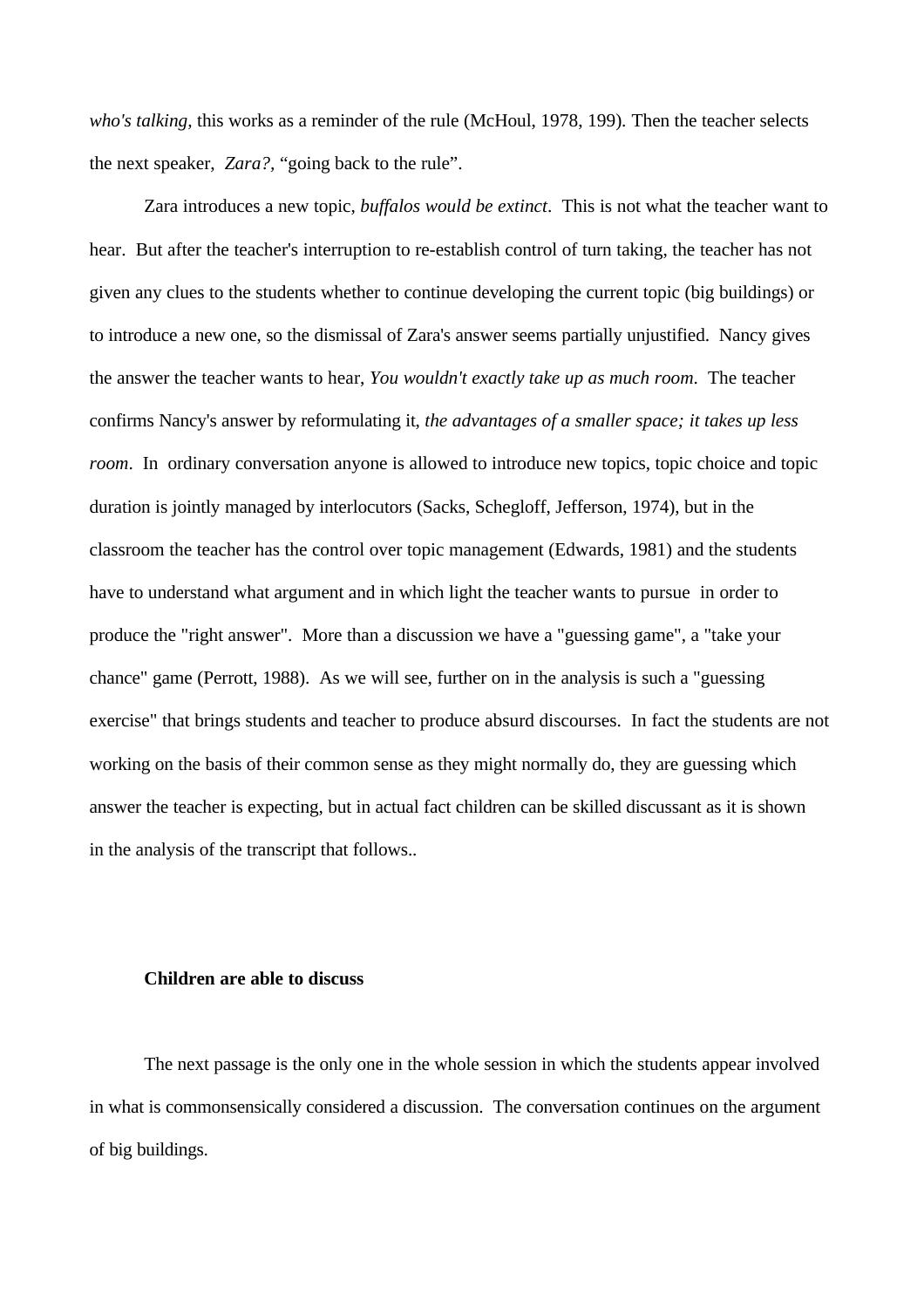| Teacher:  | Are there any other advantages, Sally                                                  |                |                |
|-----------|----------------------------------------------------------------------------------------|----------------|----------------|
| Sally:    | There wouldn't be any sun (                                                            | ) um, burn $($ | ) make shadows |
| Teacher:  | Is that an advantage?                                                                  |                |                |
| Sally:    | Yes it is.                                                                             |                |                |
| Frank:    | This is a comment on Sally's, no but, the sun is so big the whole of one little town,  |                |                |
|           | the whole of Sydney could see it.                                                      |                |                |
| Sally:    | Yeah but you could see the sun but the sun couldn't get on the city because of all the |                |                |
|           | buildings                                                                              |                |                |
| Students: | $\mathcal{E}$<br>$\left($                                                              |                |                |
| Frank:    | It depends where you were in what angle, plus the building might be here and you're    |                |                |
|           | here $($                                                                               |                |                |
| Sally:    | $\left($<br>$\mathcal{E}$                                                              |                |                |
| Teacher:  | um, let's look at some other things that are likely to change                          |                |                |
| (Video 1) |                                                                                        |                |                |

Children are able to discuss and they can make a lot of sense (c.f. Phillips, 1983)! Sally and Frank show great articulation and ability to take into account the details of each other's arguments. In fact Frank questions Sally's precise expression, *there wouldn't be any sun,* by arguing that the sun is too big for that to happen, *the whole of Sydney could see it.* Notice again the qualification, *This is a comment on Sally's*, at the beginning of his turn. This student appears particularly aware of the pitfall of classroom discussion, that is of producing a contribution not in line with the teacher's expectations. Sally is up to the discussion. She partially agrees with Frank, *you could see the sun*, then answers back specifying her idea, *but the sun couldn't get on the city because of all the buildings*. Subtly Frank replies pointing out the relevance angle in relation to sun light, *it depends where you were in what angle* The teacher intervenes to stop the two students arguing their points,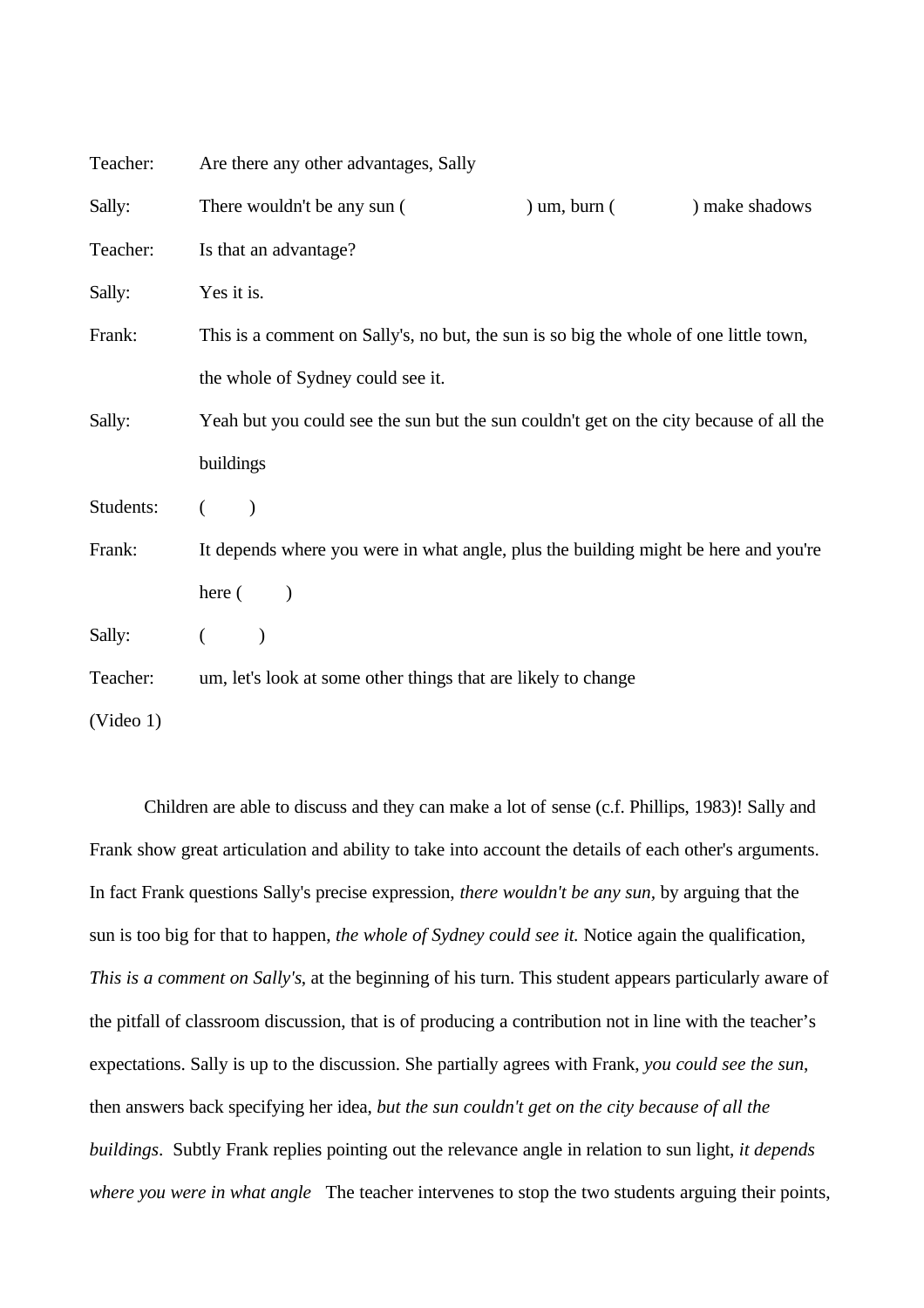changing topic, *let's look at some other things that are likely to change*, to give somebody else the floor. Discussing among students produces a disruption of the ordered development of the classroom activity.

The biggest contrast between this piece of conversation and the rest of the classroom discussion is that here these two students are articulating their thoughts and bringing evidence for their arguments. There is a clear effort in making sense and in taking into account each other arguments. In the rest of the classroom discussion, the students are constrained into an answer pattern controlled by the teacher that does not allow them to produce articulation for argument amongst each other, but only minimal reply (Young, 1980, 68). The teacher has purposely organized the classroom discussion to develop children's argumentative style, their logic-deductive skills, but in order to develop an orderly classroom activity he has to maintain control of the turn taking. In fact the teacher has to interrupt the two students discussing, for two main reasons: the discussion could easily degenerate into a personal argument creating disorder and confusion; and he has to give space to other children and make sure that all the students have their turn. The teacher appear in a bind, to have a real discussion seems in contrast with having control over turntaking and assuring the ordered development of the classroom activity.

#### **Classroom discussion as battle ground**

In the next passage we can observe that a similar mechanism stops the teacher and the students discussing things that seem very exciting for the children. The teacher asks what students would ideally like to have disappear from the world, this question produce great interest and excitement among the students.

Teacher: What would you like not to keep, to get rid of?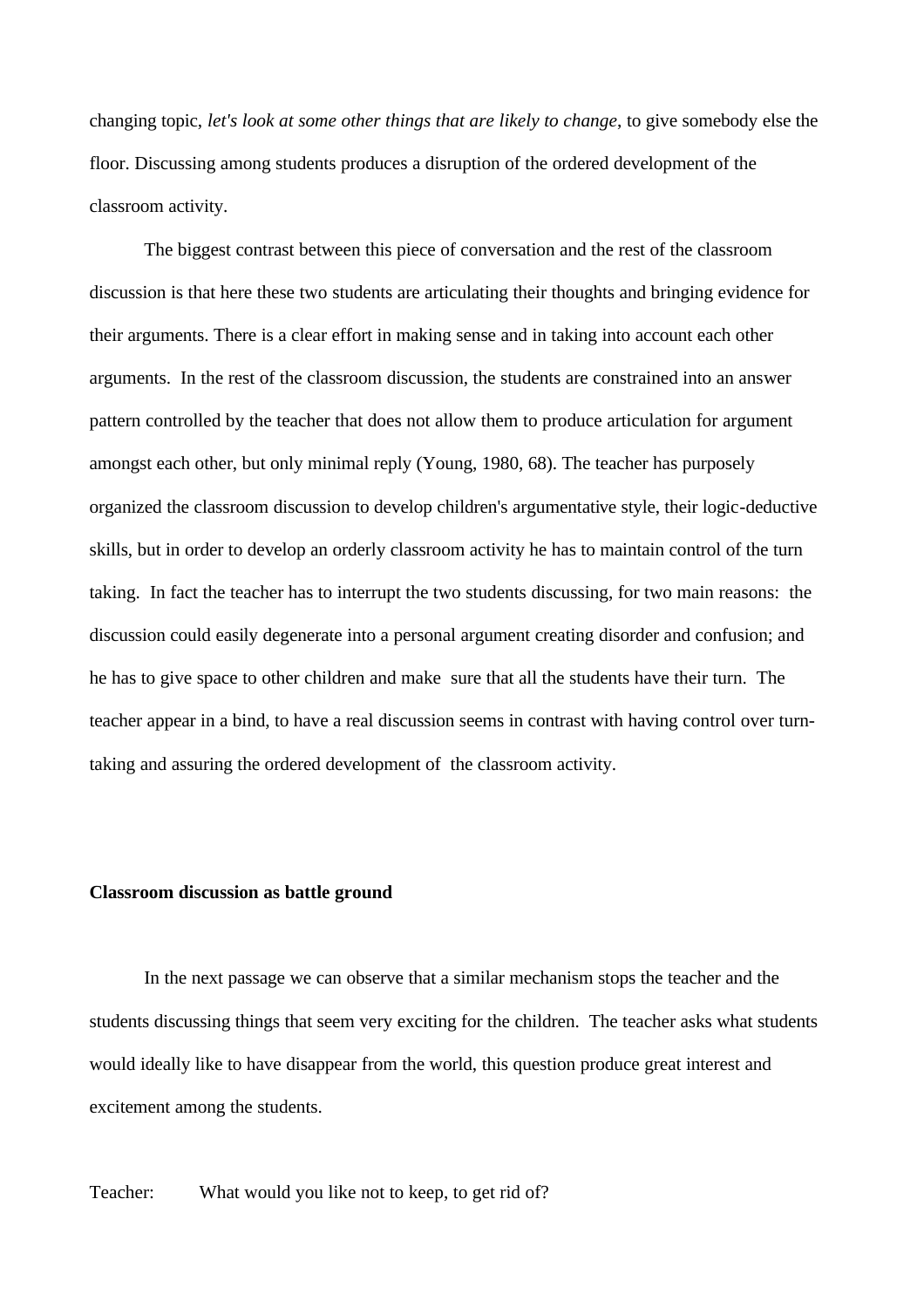| Helen:     | I want to get rid of my two sisters                                                    |
|------------|----------------------------------------------------------------------------------------|
| Students:  | (Mr. Brown!)                                                                           |
| Teacher:   | Paula                                                                                  |
| Paula:     | my brother                                                                             |
| Student:   | Oh::::: what did you say to me?                                                        |
| Teacher:   | Yes?                                                                                   |
| Rachel:    | My brother                                                                             |
| Teacher:   | Yes please?                                                                            |
| Student:   | my sister                                                                              |
| Zara:      | all the boys                                                                           |
| Stud.f):   | yeah                                                                                   |
| Studs.(f): | yeah!!                                                                                 |
| Stud.(m):  | all the girls                                                                          |
| Student:   | Dentists.                                                                              |
| Teacher:   | apart from people ah, that are relatives of yours, or general people what things would |
|            | you like to ((pauses and a student interjects)) to take away from the earth.           |
|            |                                                                                        |

((all the children screaming "yeah" and raising *hands* at the same time))

(Video 1)

The excitement and the interest of the students on this topic is evident, *((all the children screaming "yeah" and raising hands at the same time))*. Helen saying, *I want to get rid of my two sisters*, express the need to talk about issues that are probably very meaningful to her, that is the relationship among her family. Another student's reply, *(Mr. Brown),* is clearly provocative. Can the teacher allow the students to discuss this topic in their own terms? Evidently not, if he wants to maintain the control over the class and the development of an ordered activity. There is something more, however: the students are not worried if they are making sense or not. It appears as they are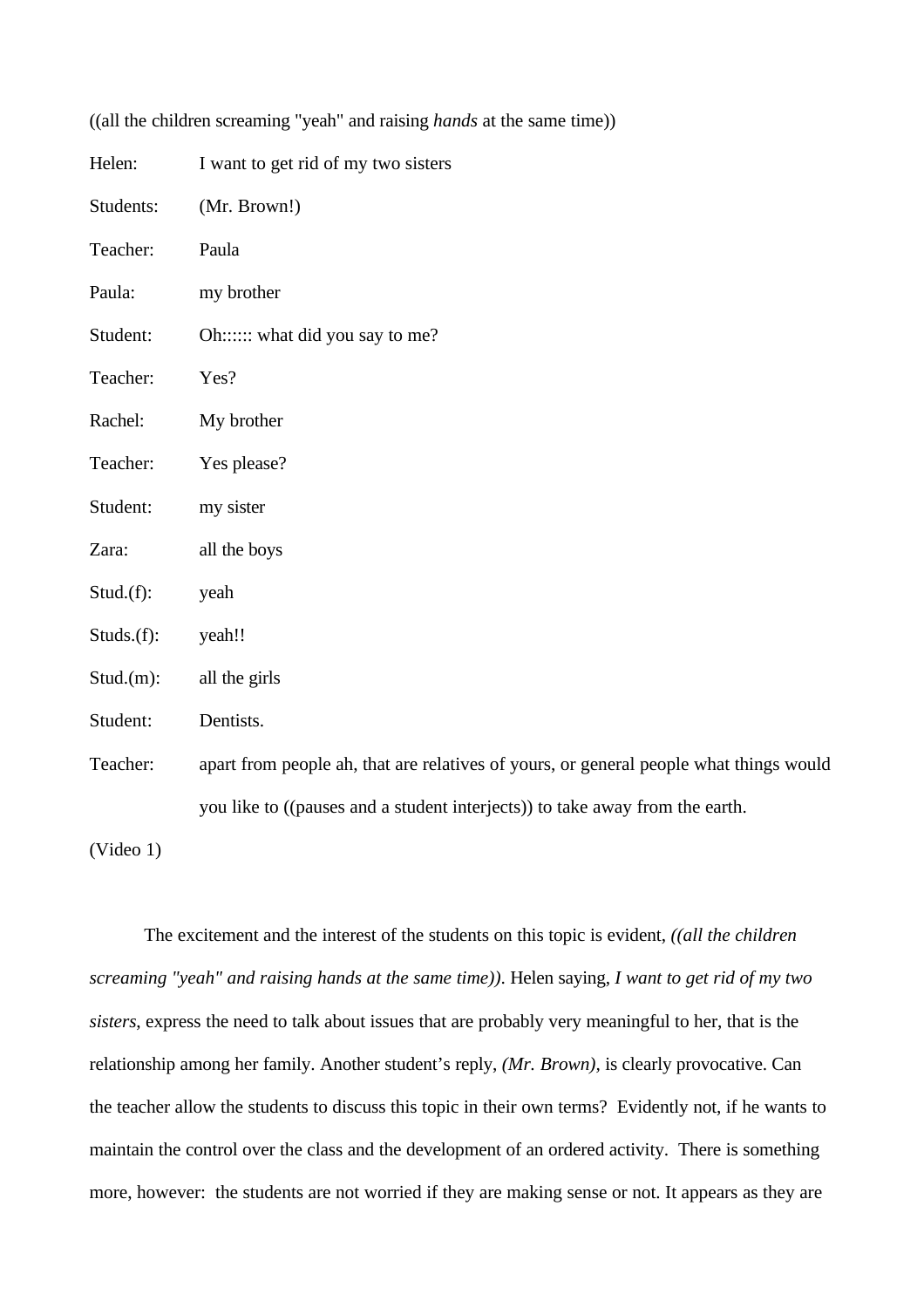manly having fun. The statements, in particular, *all the boys*, that is strongly supported by other female students and *all the girls*, have a provocative flavour and suggest that the classroom discussion could be used as a battle field for these two classroom components. It could be seen also as a statement on the state of affairs: being silly is a characterisation of a silly situation; to get silly could be seen as a power strategy that students can use, a form of "resistance" (Foucault, 1982, 225). The next two passages from the same classroom discussion exemplify further the children unconcern about making sense.

## **The production of absurdities**

The following passage is a good example of the production of absurdity in classroom discussion. Lilian introduces a new topic, she makes a prediction about cats and dogs.

| Teacher:  | yes Lilian                                                                           |
|-----------|--------------------------------------------------------------------------------------|
| Lilian:   | cats and dogs may be extinct                                                         |
| Teacher:  | any comment on that?                                                                 |
| Student:  | (no)                                                                                 |
| Teacher:  | or would that be a good thing?                                                       |
| Students: | no!                                                                                  |
| Teacher:  | does it have to happen?                                                              |
| Students: | no!                                                                                  |
| Teacher:  | How is it likely to happen? What would be things that would cause that, Sally?       |
| Sally:    | Several things because, they're such a popular animal they wouldn't get extinct ever |
|           | probably, they're such such a popular animal                                         |
| Teacher:  | Can you see any case where is likely to happen?                                      |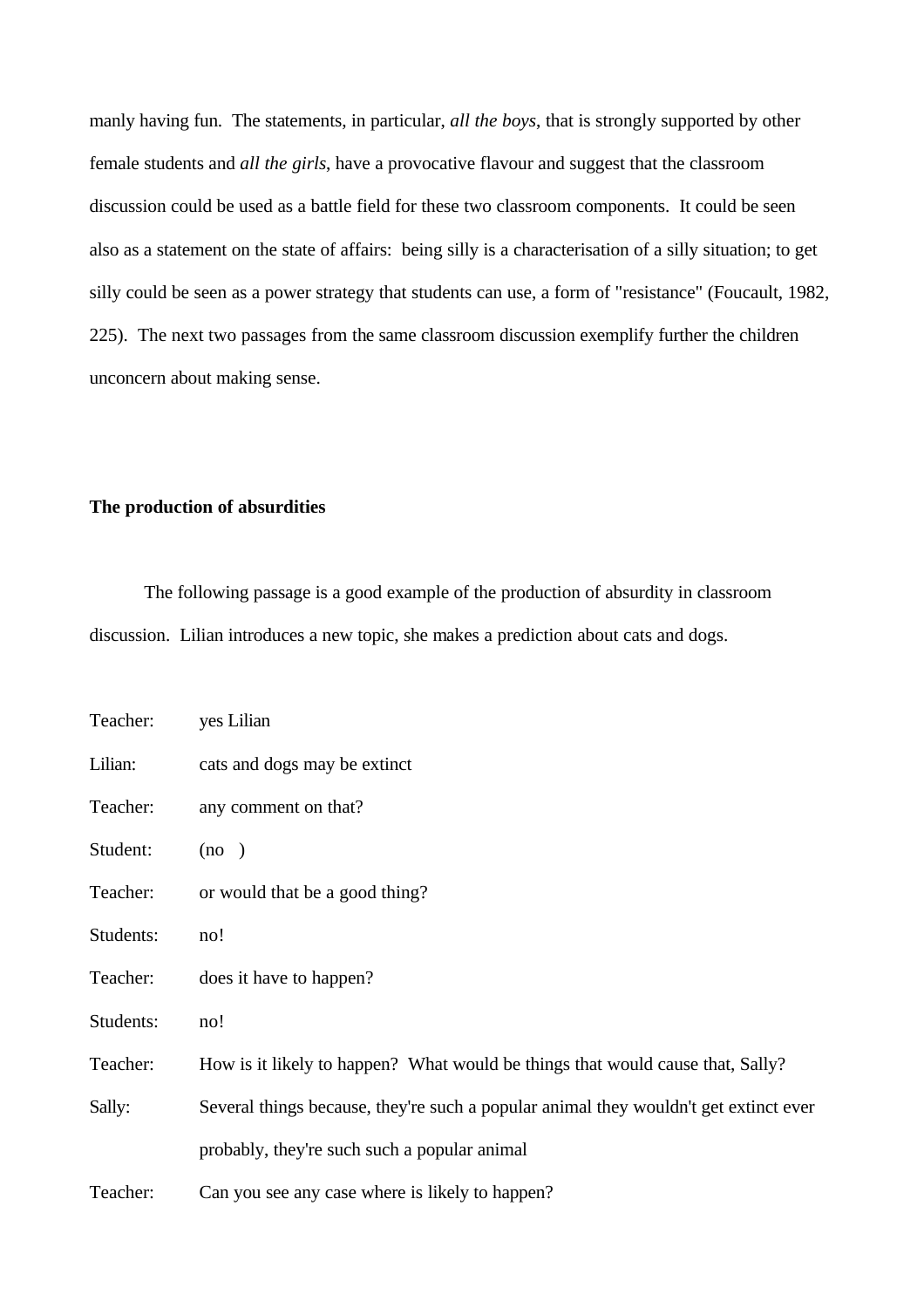| Student: | Someone might em put em poison, em in some dog food or cat food and, there might              |  |
|----------|-----------------------------------------------------------------------------------------------|--|
|          | be ((laughter)) someone might buy it like they do in, plain food and they might buy,          |  |
|          | some em, pet food and the dogs won't eat it but they might do it to lots and lots, they       |  |
|          | might do it to lots and lots of supermarkets ((Teacher interrupts))                           |  |
| Teacher: | Can you think of another situation where cats and dogs are likely to go extinct any           |  |
|          | other cause?                                                                                  |  |
| Helen:   | It could be a type of disease to do that goes around                                          |  |
| Student: | Yeah, like AIDS                                                                               |  |
| Teacher: | Any other cause?                                                                              |  |
| Nancy:   | Um, you wouldn't you, the dogs and cats wouldn't exactly die out because you find             |  |
|          | wild cats and wild dogs um, in the bush and you can easily break them ((Teacher               |  |
|          | interrupts))                                                                                  |  |
| Teacher: | Going back to you Lilian, you said that cats and dogs might be extinct. Can you see           |  |
|          | it as likely to happen? Can you see any sort of why this is likely to happen,                 |  |
|          | obviously you are the one that might?                                                         |  |
| (5.0)    |                                                                                               |  |
| Lilian:  | Because sometimes                                                                             |  |
| Teacher: | Louder pet I can't hear you                                                                   |  |
| Student: | yeah                                                                                          |  |
| Lilian:  | Sometimes dogs just wander off and they keep on getting the pound's people (<br>$\mathcal{E}$ |  |
| Student: | Yeah they get put down.                                                                       |  |
| Rachel:  | Yeah some people just run over dogs and they (<br>$\rightarrow$                               |  |
| Teacher: | Can you, what do you think, what would you like to see in the world in the future,            |  |
|          | what would you like to keep? What things would you like to keep? Can we have                  |  |
|          | just a run around of things that, in the future, that we have now that you'd                  |  |
|          | like to keep, can we?                                                                         |  |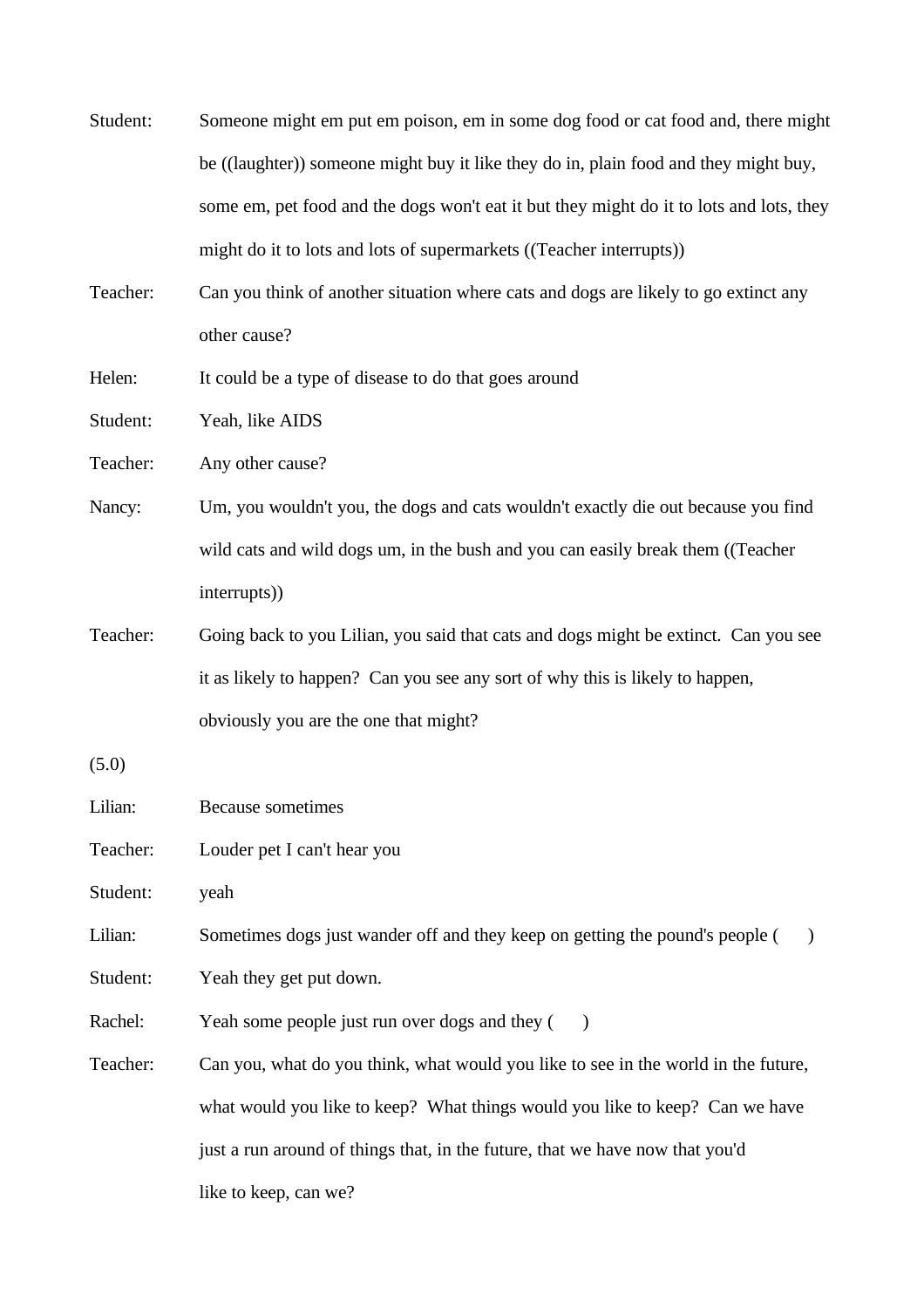(Video 1)

At the beginning of this passage, Lilian reintroduces the topic of the animal extinction that has been already raised a few times, probably considering it a safe guess, *cats and dogs may be extinct*. The teacher starts with a sequence of rhetorical questions whose answers are obviously no, *would that be a good thing?, does it have to happen?* And he gets the expected negative answers from the students. Consequently, when the teacher asks the next question, *how is it likely to happen? What would be things that would cause that?* The children should be clued in to giving a negative answer; that is not likely to happen and consequently that there are not things that could cause the extinction of cats and dogs. The teacher might have wanted the students to develop the impossibility of such an event. The clue towards a negative answer contrasts with the fact that generally the teacher takes up and asks them to develop only those answers that he thinks are relevant. Sally's answer clearly and cleverly reveals such an ambiguity. Sally responds positively, *several things because they're such a popular animal*, and then she adds cautiously, *they wouldn't get extinct ever probably, they're such a popular animal*. But the other students start to produce a variety of possible causes for cats-and-dogs-to-be-extinct. Nancy, who wants to give a negative answer, *the dogs and cats wouldn't exactly die out,* feels the need to qualify her answer and to bring justification for her argument talking about the possibility of wild cats and dogs which could be broken in to domesticity, *because you find wild cats and wild dogs um, in the bush and you can easily break them.*

The teacher's intentions of demonstrating the absurdity of Lilian's answer are undoubtedly revealed in the ironical remark, *Can you see any sort of why this is likely to happen, obviously you are the one that might*. But certainly Lilian is not the only one to think that cats and dogs could become extinct. In fact almost all the students intervening have found causes for it. Lilian produces another cause, *they keep on getting the pound's people*, a student comes to her support and, y*eah they get put down.* Rachel produces a new possible cause, *people just run over dogs*. At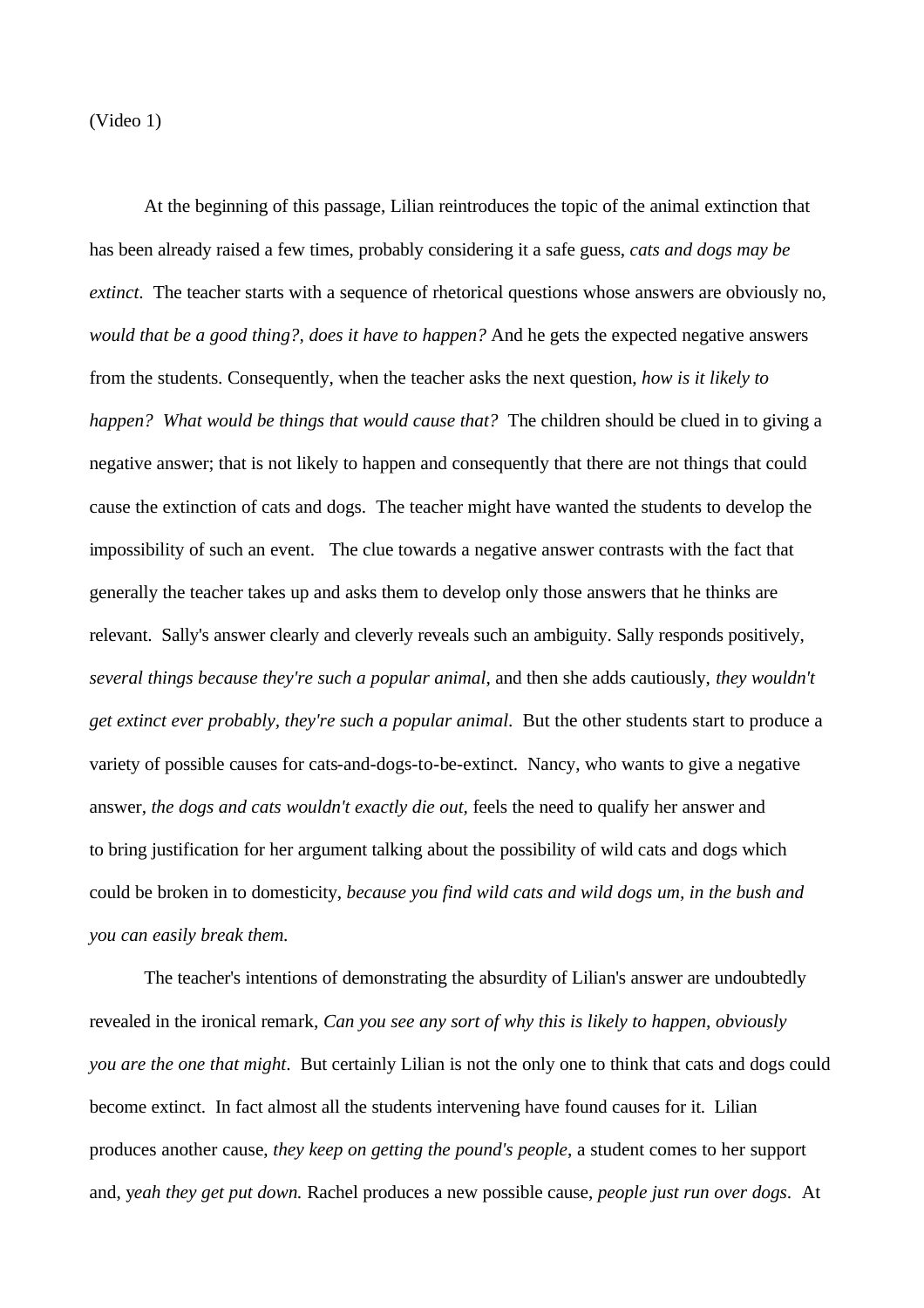this point the teacher gives up and changes subject, c*an you, what do you think, what would you like to see in the world in the future, what would you like to keep?.* 

From this classroom discussion the teacher and students have produced many reasons for the possible extinction of cats and dogs. It appears to me that the content of such a discussion does not hold too much sense at a commonsense level. Moreover the teacher himself, as it has been shown in the analysis, constructs the discussion as absurd. The teacher attempts to direct the conversation towards showing the unlikelihood of this eventuality, but without much success. The absurd discourse appears produced by the mechanism of clue-production and interpretation that governs the teacher controlled classroom discussion (cf. Hammersley, 1977, 82). Between the two contradictory clues produced by the teacher- give a negative restrictive answer, versus develop only topics of relevance, the second has prevailed. So that the students, instead of arguing for the irrelevance of Lilian's suggestion as wished by the teacher, have produced many causes for cats and dogs becoming extinct. The teacher's control of the turn taking and topic choice allows him to have an ordered progression of the classroom activity, but, at the same time, it is precisely this same control that kills the possibility of discussion and produces absurd discourse. A similar production of absurdity can be observed in the next passage. Here it is clear, however, that the students are playing the game and purposely forcing the rules, "resisting" as Foucault (1982, 225) would call it.

 The question posed by the teacher is - *what would you do now (...) that could make the world better for when you're my age?.* One of the students answer is, *money, make some more money.* They are now developing the subject.

| Teacher: | now how, what can you do that you can see in the next week to do that |
|----------|-----------------------------------------------------------------------|
| Alan:    | You could get some money out of the bank and that                     |
| Teacher: | could you do that?                                                    |
| Alan:    | (                                                                     |
| Zara:    | I know what you can do                                                |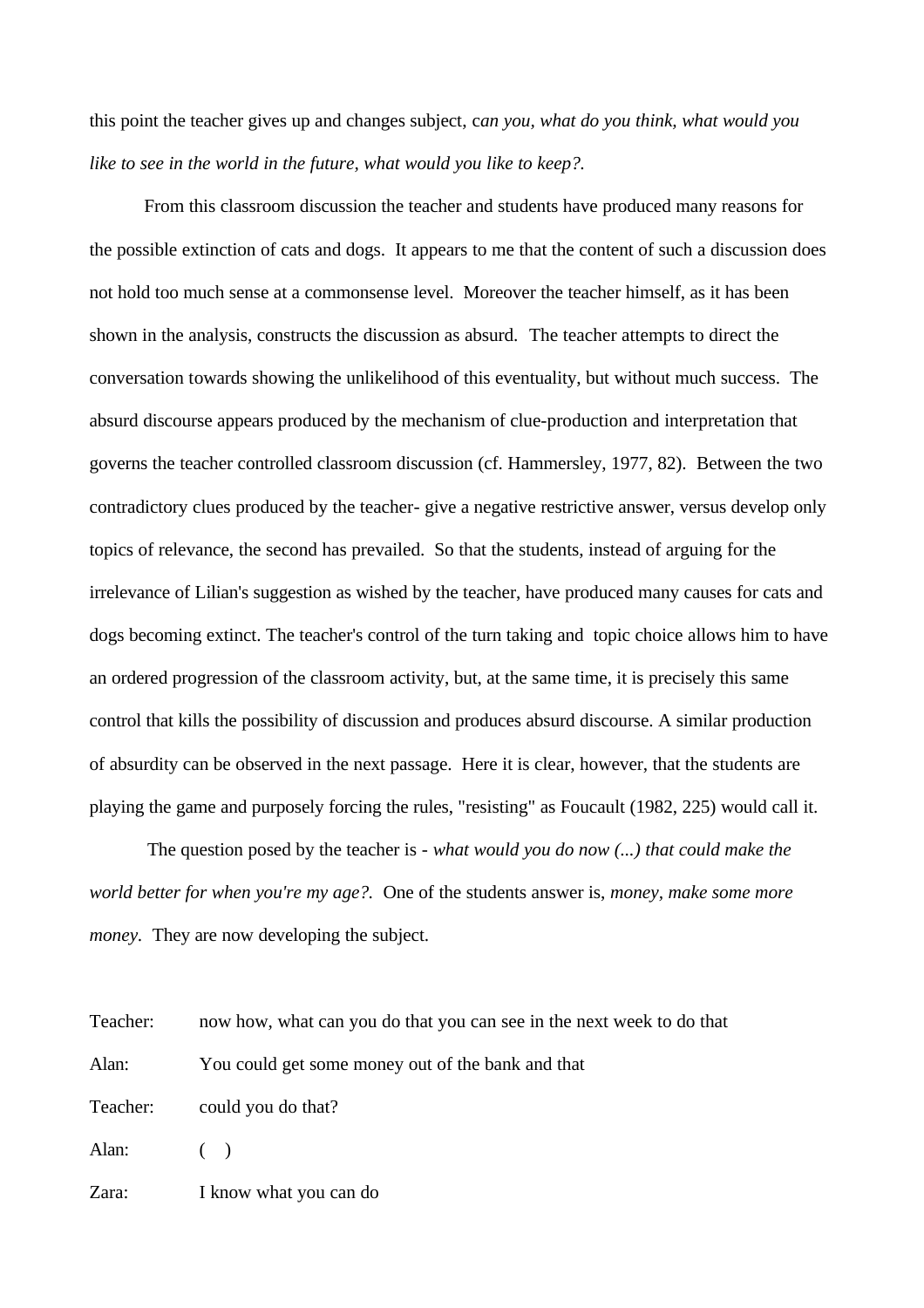| Teacher:  | can anybody suggest how Alan could make more money in the next week, or do                  |  |
|-----------|---------------------------------------------------------------------------------------------|--|
|           | something so he could eventually make some more money? Paula?                               |  |
| Paula:    | no, no                                                                                      |  |
| Teacher:  | just a moment, Alan?                                                                        |  |
| Frank:    | Um, I could ring up the Prime Minister and ask to give him (<br>$\alpha$ ) country $\alpha$ |  |
| Teacher:  | no seriously, are you going to be able to do that in the next week                          |  |
| Students: | no not really                                                                               |  |
| Bert:     | Oh yes, if he goes to the mint.                                                             |  |
| Teacher:  | In the next week?                                                                           |  |
| Students: | $($ )                                                                                       |  |
| Teacher:  | Would you be able to go to the mint and back by the middle of next week?                    |  |
| Student:  | yeah yes                                                                                    |  |
| Teacher:  | no come on seriously, would you be able to go to the mint?!                                 |  |
| Student:  | yes                                                                                         |  |
| Teacher:  | excuse me would you be able to go next week?!                                               |  |
| Bert:     | yes                                                                                         |  |
| Teacher:  | in other words your mum and dad if you went home tonight and said "I want to go to          |  |
|           | mint next week" they'll say "OK"                                                            |  |
| Bert:     | I don't know                                                                                |  |
| Teacher:  | I do (hh!) I tell you the answer will be no                                                 |  |
| Bert:     | yeah I know                                                                                 |  |
| Teacher:  | I mean seriously, it would be, I'm saying what can you do personally here now, not if       |  |
|           | you were Bob Hawke or if you were [(<br>) yeah                                              |  |
| Student:  | [(incredible)                                                                               |  |
| Frank:    | Mr Brown he couldn't get money from the mint because when I went there the mint             |  |
|           | has all, freshly made dollars and fifty cents and every sorts                               |  |
|           |                                                                                             |  |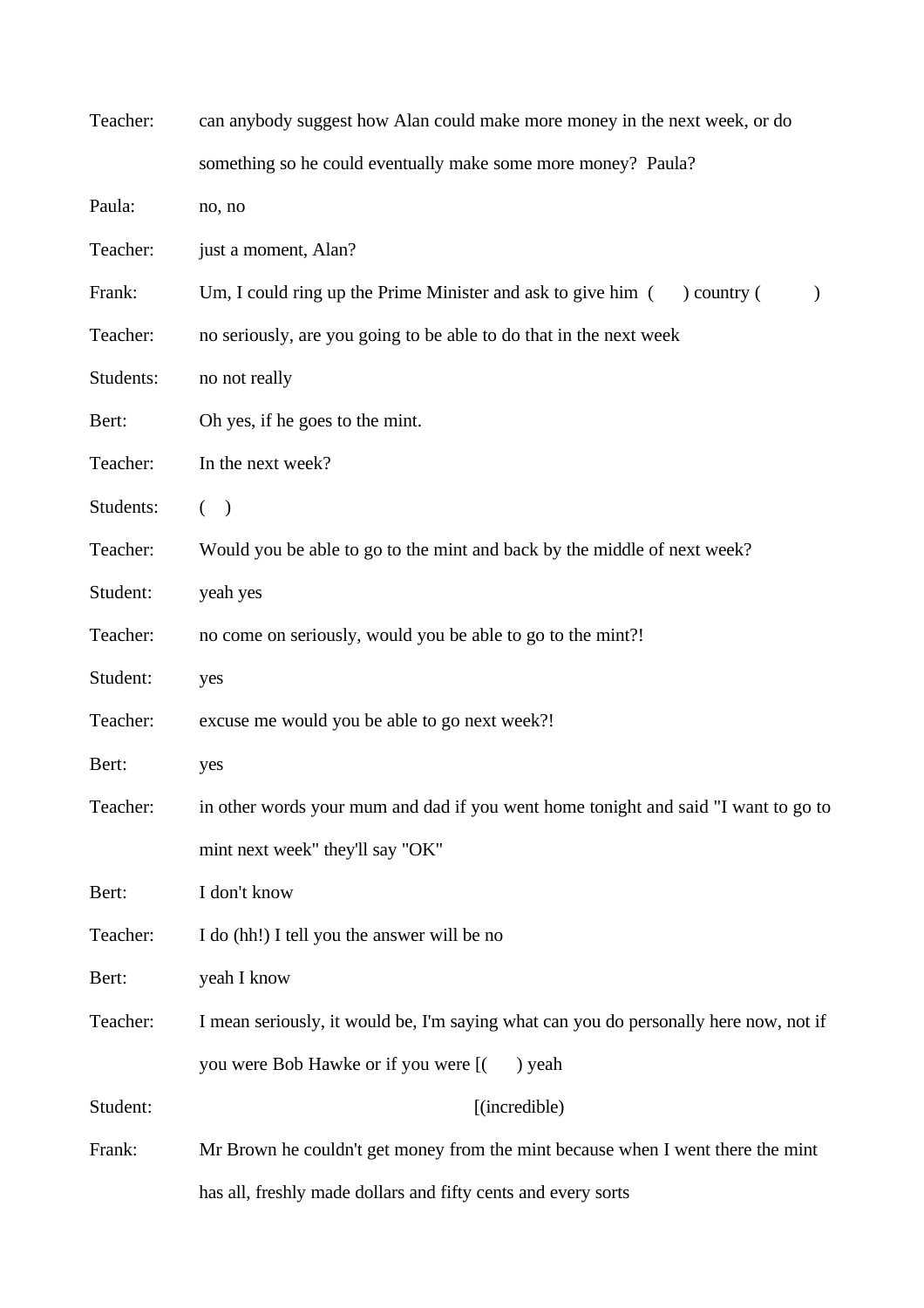$[$ ( )

Teacher: [I think I think we've killed the mint question, because he can't go there.

Student: Kill it

Teacher: Sally?

(Video 1)

The teacher asks Alan to develop his idea*, now how, what can you do that you can see in the next week to do that*. Student's answer, *you could get some money out of the bank and that,* does not satisfy the teacher, his next turn appear as a other- initiated repair (Schegloff, Jefferson, Sacks, 1977), soliciting the students , *could you do that?* In particular the lack of student's answer and the teacher's reformulation of the initial question, *can anybody suggest how Alan could make more money*, are evidence that teacher question is meant as a negative evaluation of Alan's intervention. The teacher gives again the turn to Alan, but again he gets no reply. Frank intervines suggesting a way for making money, *I could ring up the Prime Minister and ask to give him*, The teacher's comment, *no seriously, are you going to be able to do that in the next week*, is evidently appealing to students' common sense. Some students in fact align with the teacher, *no not really*. Bert's contribution align with Frank's and proposes a new possibility of getting more money , *oh yes, if he goes to the mint*. The following teacher's question are other-initiated repair that are resisted from the student. There is a crescendo in teacher's questions, he starts with a simple question, *in the next week?,* then he add more details implicitly appealing to commonsense and to the actual possibility of such an eventuality, *would you be able to go to the mint and back by the middle of next week?* At the third question he explicitly appeals to commonsense, *no come on seriously*, and repeat the question, *would you be able to go to the mint?!* Still he does not get the student capitulating. The teacher repeats again the question introduced by an ironical, *excuse me*. The teacher reformulate the question in reference to the student's dependence from his parents, in other words your mum and dad if you went home tonight and said "I want to go to mint next week" they'll say "OK". Only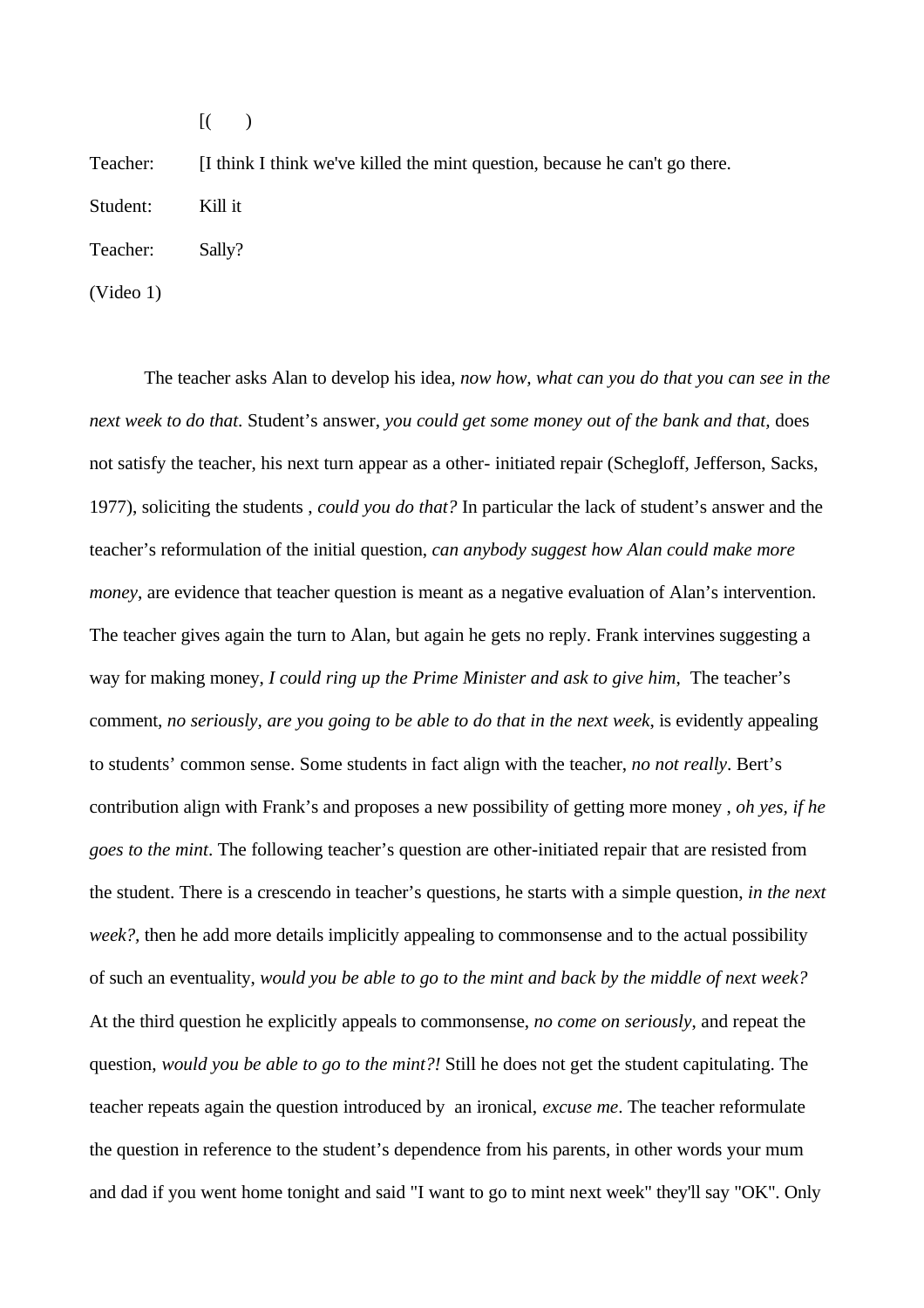at this point, after four teacher's question Bert gives up, and only partially, expressing doubt, *I don't know*. The teacher takes his chance to answer his own question, *I do (hh!) I tell you the answer will be no*. Finally Bert align with the teacher, yeah, *I know,* Again, appealing to common sense, the teacher riproposes the initial question, *I mean seriously, it would be, I'm saying what can you do personally here now*. Frank riproposes the topic of the mint, *Mr Brown he couldn't get money from the mint because when I went there the mint has all, freshly made dollars and fifty cents and every sorts,* that get dismissed by the teacher, *I think I think we've killed the mint question, because he can't go there*.

Because the teacher has the right to qualify what is proper information, when he accepts an answer, or asks for it to be developed, nobody dares to question the answer (Young, 1980, 66). In fact for example nobody expressed doubts on the fact that for Alan to make more money would improve the world's welfare. The unspoken rule of the game is: anybody has the right to his/her say. So they can play with it. Alan suggests get some money out of the bank, Frank wants to ring up the Prime Minister and Bert wants to go to the mint. While the first two students give up easily after hearing the teacher's doubts, Bert capitulates only after four repeated questions by the teacher. Is he not having fun? or forcing the rules? The teacher's expressions *no seriously, come on seriously*, are undoubtedly appealing to the student's common sense. When the teacher cuts Frank saying, *we've killed the mint question because he can't go there*, the students remain with the information that you can go to any bank or even better to the mint, get a lot of freshly made money, on the condition that you can obtain your parents' permission to go there.

For the students in the classroom it is not the same as when they are with their peers and they have to make sense, otherwise they would be considered fools and nobody would take them seriously again. But in school the "moral duty" of making sense doesn't apply as there is the teacher who supervises and decides what is acceptable and what is not. Consequently the normal interplay of making sense is not there to stop the production of absurdity. The children have realised it and they play with it. The responsibility of making sense is delegated to the teacher, as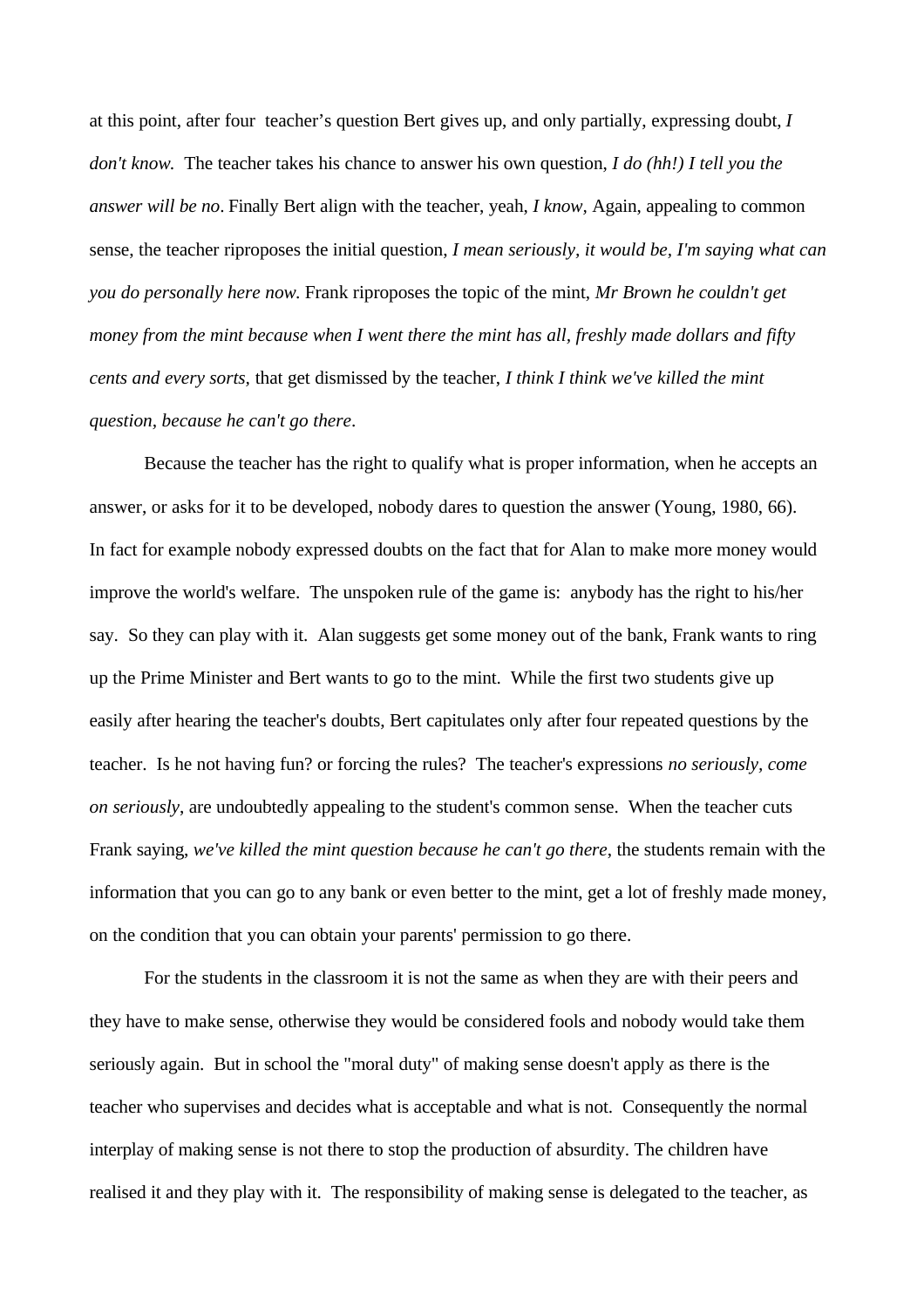the children do not have the normal conversational rights to exercise it, that is the right to ask and give clarification; consequently they can play around and have fun. The teacher on the other hand cannot criticise every single word that comes out of the students' mouths; how could he possibly have a discussion if he did so?

The imbalance in the allocation of conversational rights in classroom discussion kills the possibility of having a worthwhile discussion. The students are engaged in an interpretation of the teacher's clues in order to find the next "right" answer, there is no space for them to articulate their points of view, sustain them and discuss topics that are relevant to them. The teacher cannot reach his educational aims and involve the students in interesting and stimulating discussion and he cannot understand why, unless he attributes the fault to the students who are not making sense: but, how could the students possibly make sense given such a conversational structure?

The teacher, exercising his unequal conversational rights, defines himself as the person in control in the class and he is able to conduct an orderly classroom activity. On the other end, the childen are trying to "win the guessing game", while resisting the order the teacher is there to impose by "being silly" and producing absurd remarks. Foucault notices that: a power relationship can only be articulated on the basis of two elements which are each indispensable if it is really to be a power relationship: that "the other" (the one over whom power is exercised) be thoroughly recognized and maintained to the very end as a person who acts; and that faced with a relationship of power, a whole field of responses, reactions, results, and inventions may open up. (Foucault, 1982, 220) The same creative energy that can be put into a collaborative action can produce resistance. The children, in the classroom discussion, are both collaborating and resisting.

## **Conclusion**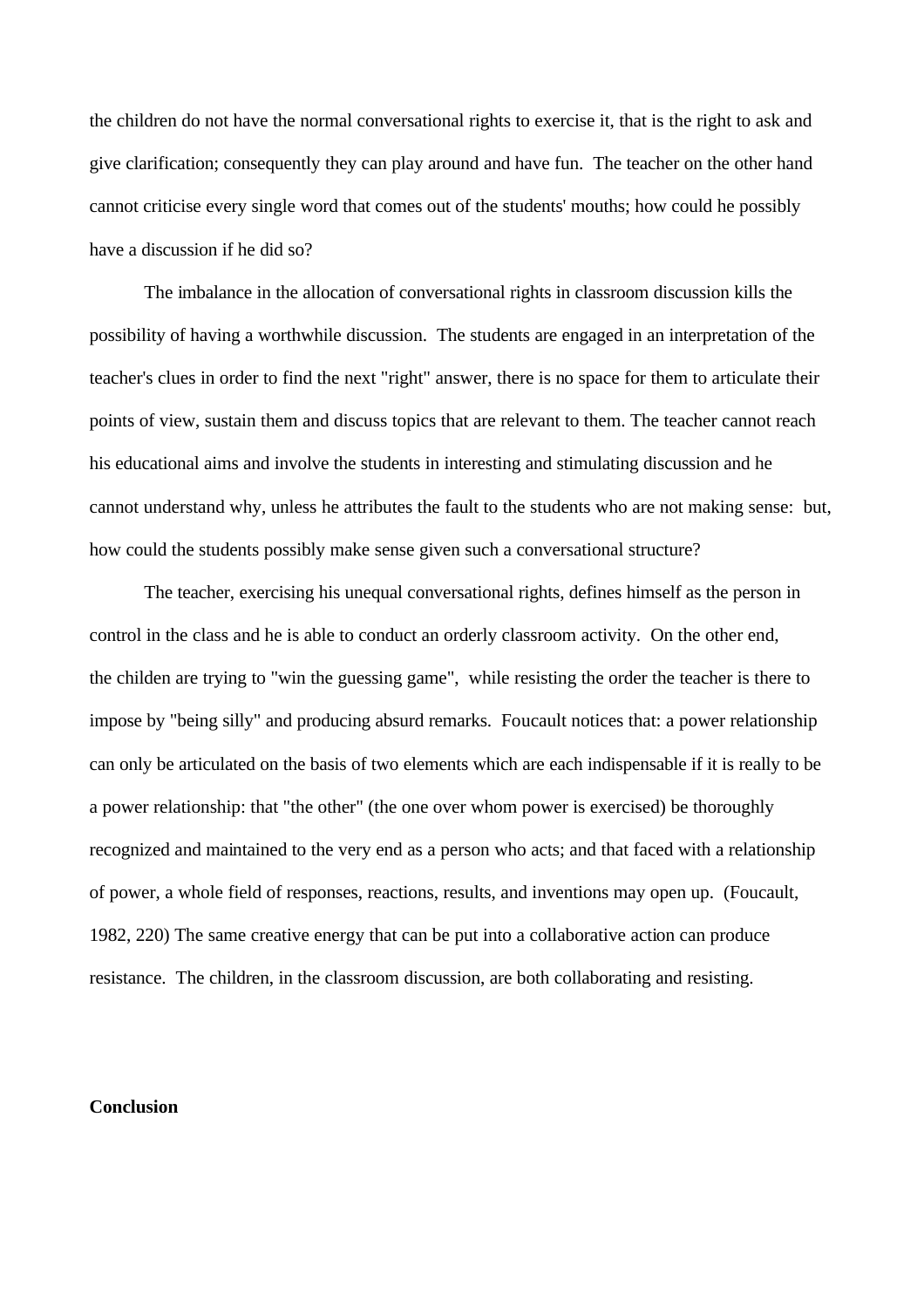In this article I highlighted contrasts between the structure of communication in the classroom discussion with educational aim of the activity The teacher's control over turn-taking allow him the production of ordered classroom activity, but at the same time it also make doubtful the value of the educational experience implicated in the classroom discussions. The teacher's control of the conversation in the classroom discussion contrasts with his attempt to have an open child-based discussion, both logically and psychologically. In fact teacher's control over turntaking does not allow students to argue effectively among each other, they cannot ask their mates for clarification nor they can provide arguments for their position, unless asked from the teacher. Above all, such a conversational structure appear to have an effect on sense making. Students don't seem to feel the moral duty to making sense that holds in ordinary conversation. They appear to use the classroom discussion as a background to pursue their own ends: having fun and interacting among each other().

#### **Transcript notation**

| $.$ or $\cdot$ | stop or pause in the rhythm of the conversation |
|----------------|-------------------------------------------------|
| $\overline{?}$ | rising intonation                               |
| $\mathbf{I}$   | excited tone                                    |
|                | part of the transcript has been omitted         |
| $($ )          | words spoken, but not audible                   |
| (dog)          | word or phrase whose hearing is doubtful        |
| (with/we)      | word(s) whose hearing is confused               |
| and [then]     | two speakers [overlap]                          |
| [what?         | [at this point                                  |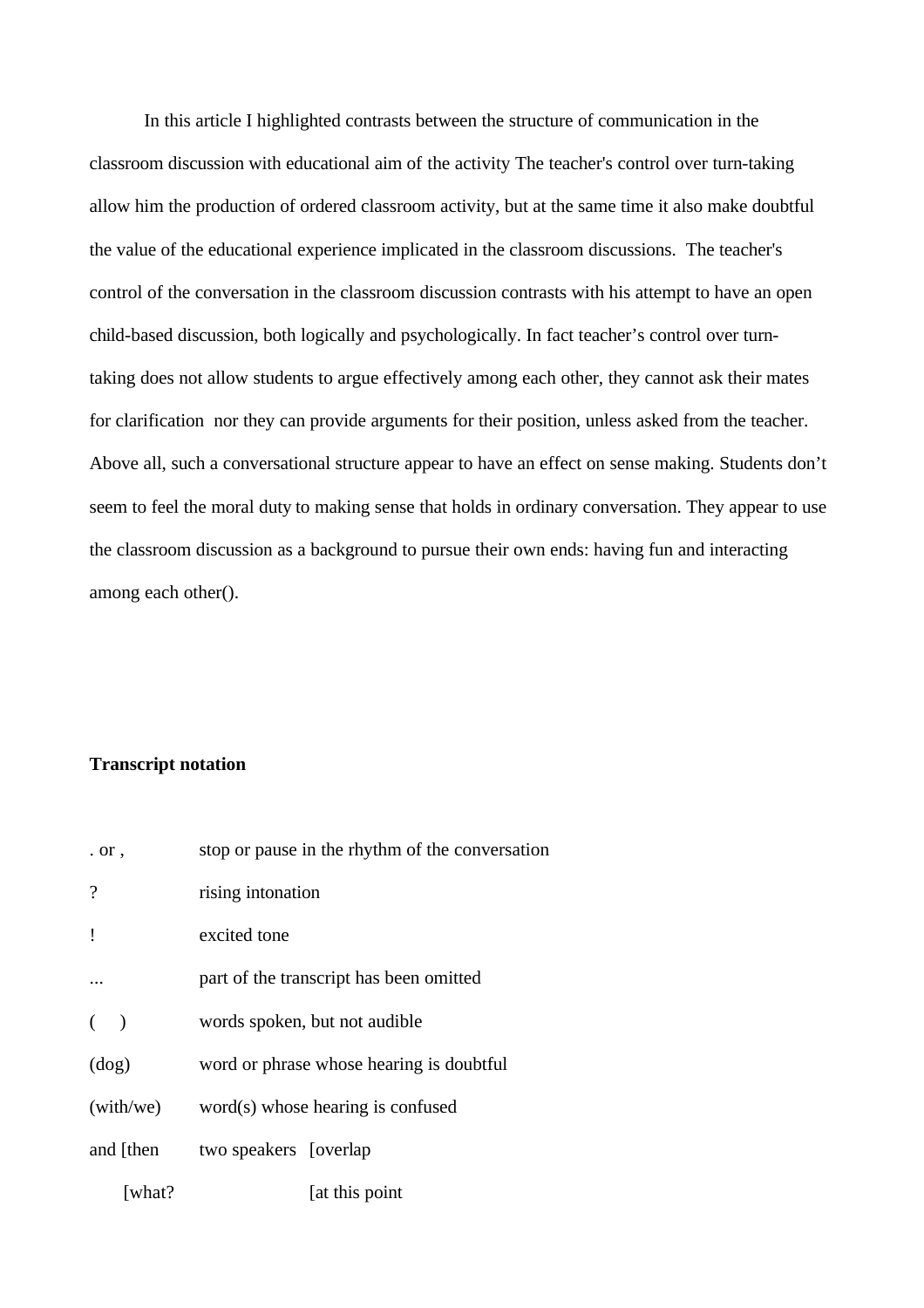| $((\text{laugh}))$ | transcriber's description              |
|--------------------|----------------------------------------|
| (6.0)              | pause timed in seconds                 |
| hh!                | pronouncing word while laughing        |
| tell me $=$        | no gaps between turns at talk          |
| $=$ what?          |                                        |
| [teacher]          | word or phrase added to the transcript |
|                    | introduces reported speech             |

### **References**

Baker, C. & Perrott, C. (1988) The news session in infants and primary school classrooms, *British Journal of Sociology of Education*, 9 (1), 19-38.

Edwards, A.D. (1981) Analysing classroom talk, in: P. French & M. Maclure, (eds.) *Adult-child conversation* London: Croom Helm.

Fele, G. & Paoletti, I. (forthcoming 2003) *Le relazioni in classe*. Bologna: Il Mulino

Foucault, M. (1982) The subject and Power, in: H. Dreyfus, & P. Robinow *Michael Foucault: beyond Structuralism and Hermeneutics* Brigton, Sussex: The Harvester Press.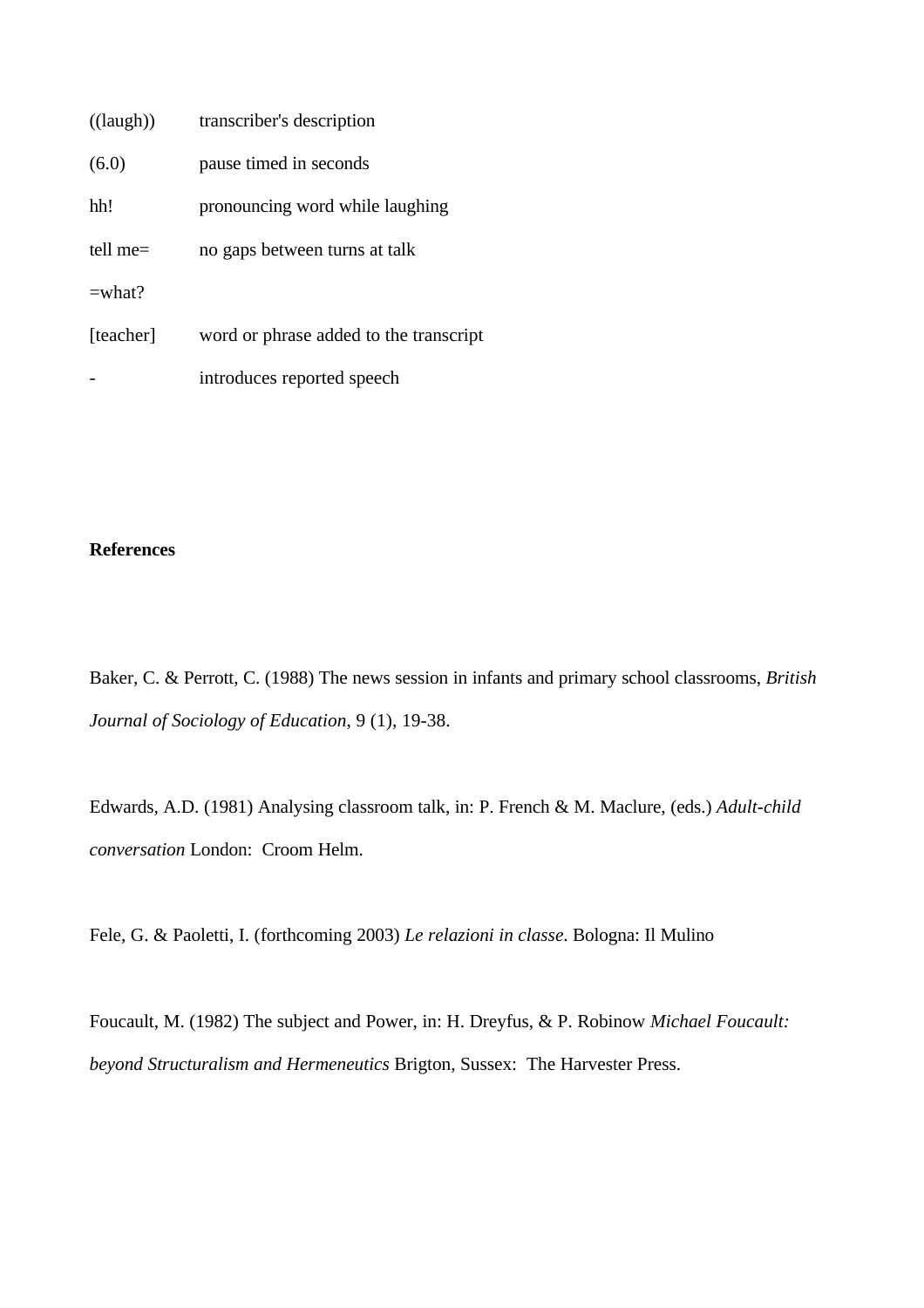French, P. e M. MacLure (1981) Teachers' questions, pupils' answers: an investigation of questions and answers in the infant classroom. In M. Stubbs & H. Hillier (eds.) *Readings on Language, Schools and Classrooms*. London: Methuen, 193-211.

Gumperz, J. & Field, M. (1995) Children's discourse and inferential practices in cooperative learning, *Discourse Processes*, 19, 133-147.

Hammersley M. (1974) The organization of pupil participation, *Sociological Review*, 22, 3, 355- 368.

Hammersley, M. (1976) The mobilisation of pupil attention, in: M. Hammersley & P. Woods (eds.) *The process of schooling* London: Rowtledge & Kegan Paul.

Hammersley, M. (1977) School learning: the cultural resources required by pupils to answer a teacher's question, in: M. Hammersley and P. Woods (eds.) *School experience. Explorations in the sociology of education* London: Croom Helm.

Heap, (1990) Applied ethnomethodology: Looking for the local rationality of reading activities. *Human Studies*, 13, 39-72.

Henry, J.A. (1984) Curriculum change in classrooms. What can be in the context of what is *Curriculum perspectives*, 4 (1), 35-42.

Heyman, R.A. (1986) Formulating topics in the classroom, *Discourse Process*, 9, 37-55.

Hustler, D.E. & Payne, G.C.F. (1982) Power in the classroom, *Research in education*, 28, 49-64.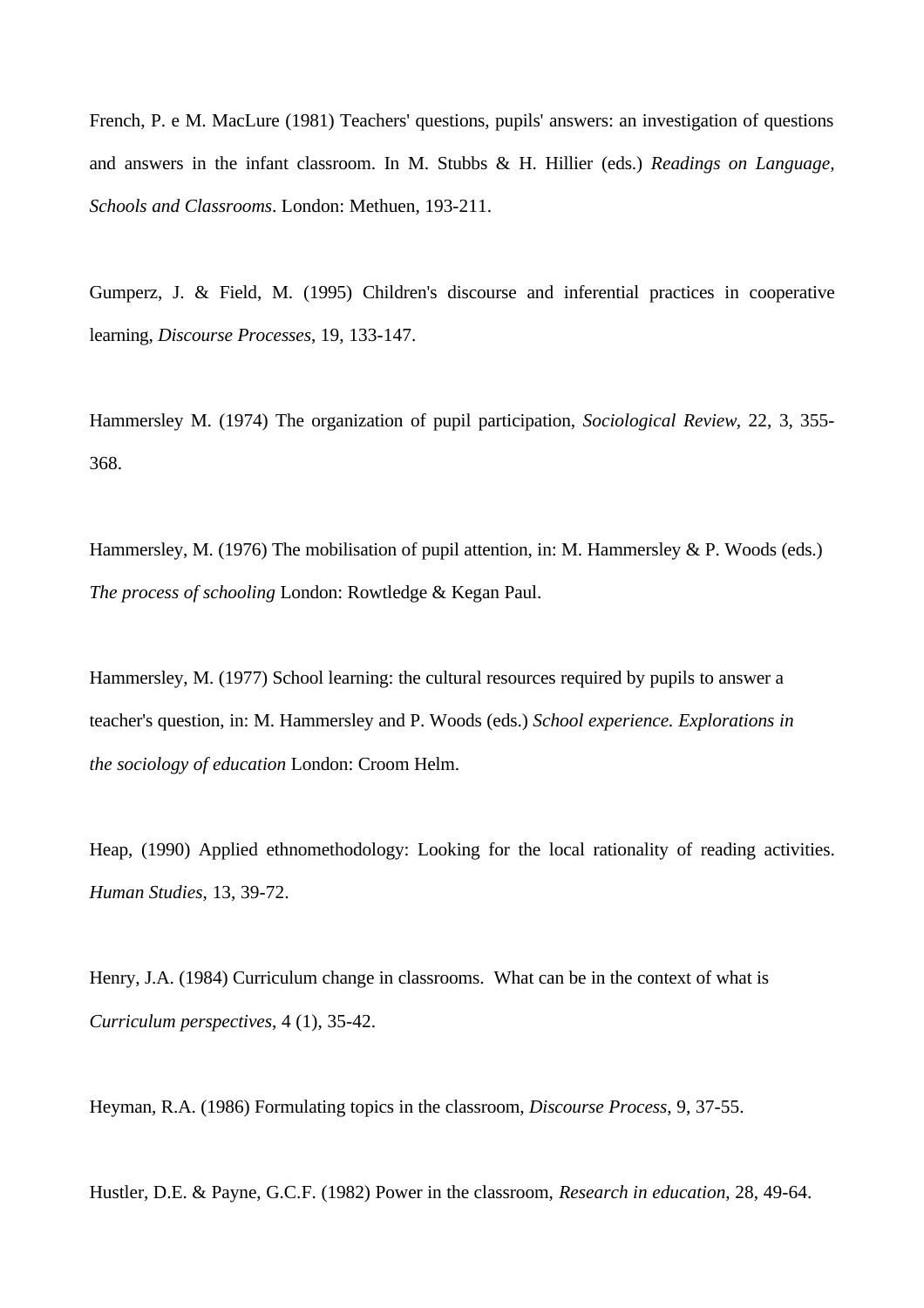Lerner, G.H. (1995) Turn design and the organization of participation in instructional activities. *Discourse Processes*, 19, 111-131.

MacBeth, D. (1992) Classroom "floors": Material organizations as a course of affairs. *Qualitative Sociology*, 15, 2, 123-150.

McHoul, A.W. (1978) The organization of turns at formal talk in the classroom, *Language in Society*, 7, 183-213.

McHoul, AW (1990) The organization of repair in classroom talk*.* Language in Society, 19: 349- 377.

Mehan, H. (1974a). Accomplishing classroom lessons. In A. Cicourel, K. Jennings, S. Jennings, K. Leiter, R. Mackay, H. Mehan & D. Roth. *Language use and school performance.* New York: Academic Press, 76-129.

Mehan, H. (1974b) *Ethnomethodology and education*, in D. O'Shea (ed.) *Sociology of School and Schooling. Proceedings of Annual Sociology of Education Association Meetings*, Washington (D.C.): National Institute of Education.

Mehan, H. (1979). *Learning lessons: Social organization in the classroom.* Cambridge, Mass: Harvard University Press.

Mehan, H. (1980). The competent student. *Anthropology of Education Quarterly*, 11, (3), 131- 152.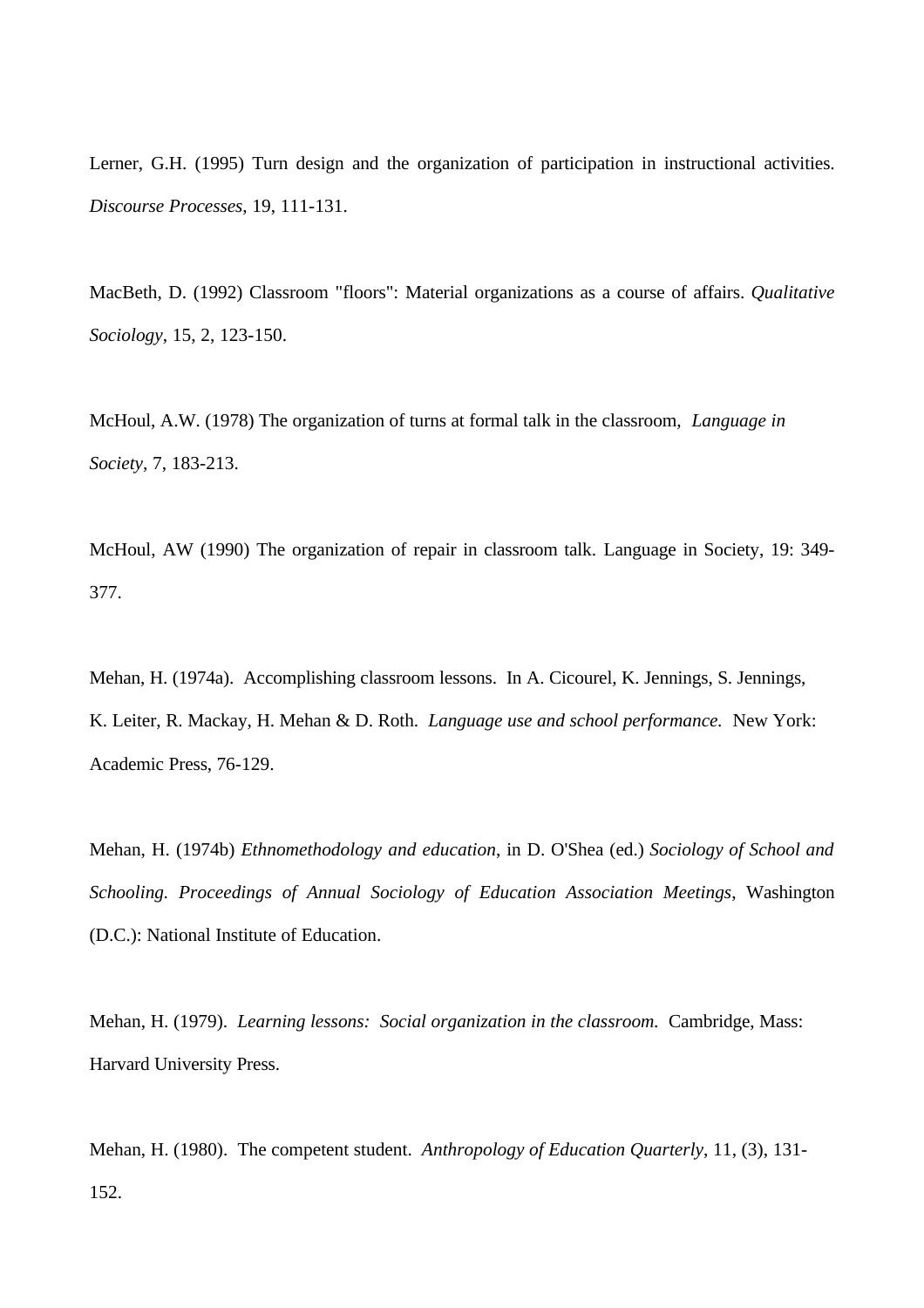Mehan, H. (1985) The structure of classroom discourse, in: T.A. Van Dijk (ed.) *Handbook of discourse analysis*, vol. III. London: Academic Press.

Paoletti, I (1990a) Interpreting classroom climate: a study in a year five and six class, *International Journal of Qualitative Studies in Education,* 3, (2), pp. 113-137.

Paoletti, I. (2000) Being a foreigner in primary school, *Language and Education*, 14, (4), 266-282.

Paoletti, I. (2001) Teaching Italian in Australia to Second Generation Italian - Australian Students. Kalbu Studijos, *Studies About Languages*, 1, 44-47. (ISSN1648 -2824) Kaunas: Technologija.

Paoletti, I. & Fele, G. (2003) Order and disorder in classroom (under consideration *Discourse Studies*)

Payne, G.C.F. e Hustler, D. 1980 Teaching the class: The practical managment of a cohort. *British Journal of Sociology of Education*, 1, 49-66.

Perrott, C. (1988) *Classroom talk and people learning: Guide-lines for educators* Sydney: Harcourt Brase Jovanovice.

Phillips, T. (1983) Now you see it, now you don't*, English in Education*, 17, (1), pp.32-41.

Sacks, H., Schegloff, E. & Jefferson, G. (1974) A simplest systematics for the organization of turntaking for conversation, *Language*, 50, pp. 696-735.